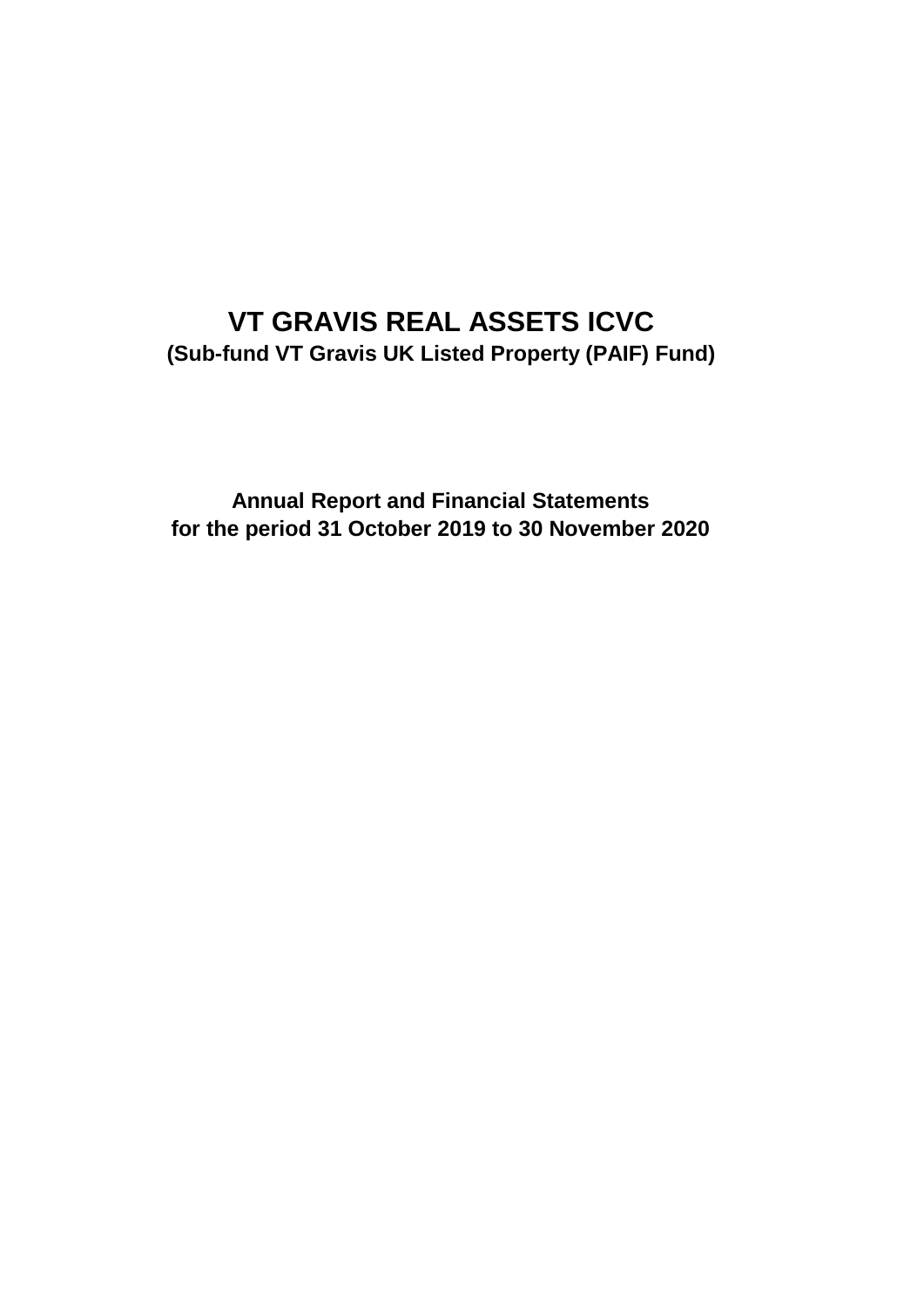# **CONTENTS**

|                                                                                                                                        | Page |
|----------------------------------------------------------------------------------------------------------------------------------------|------|
| Company Overview                                                                                                                       | 1    |
| Statement of the Authorised Corporate Director's (ACD's) Responsibilities                                                              | 2    |
| Statement of the Depositary's Responsibilities and Report of the Depositary                                                            | 3    |
| Independent Auditor's Report to the Shareholders of VT Gravis Real Assets ICVC (Sub-<br>fund VT Gravis UK Listed Property (PAIF) Fund) | 4    |
| <b>Investment Adviser's Review</b>                                                                                                     | 6    |
| <b>Performance Record</b>                                                                                                              | 8    |
| <b>Portfolio Statement</b>                                                                                                             | 12   |
| Summary of Material Portfolio Changes                                                                                                  | 13   |
| <b>Statement of Total Return</b>                                                                                                       | 14   |
| Statement of Changes in Net Assets Attributable to Shareholders                                                                        | 14   |
| <b>Balance Sheet</b>                                                                                                                   | 15   |
| Notes to the Financial Statements                                                                                                      | 16   |
| <b>Distribution Tables</b>                                                                                                             | 23   |
| Information for Investors                                                                                                              | 26   |
| <b>Corporate Directory</b>                                                                                                             | 28   |

End subsection

Assessment of value (unaudited) 1-5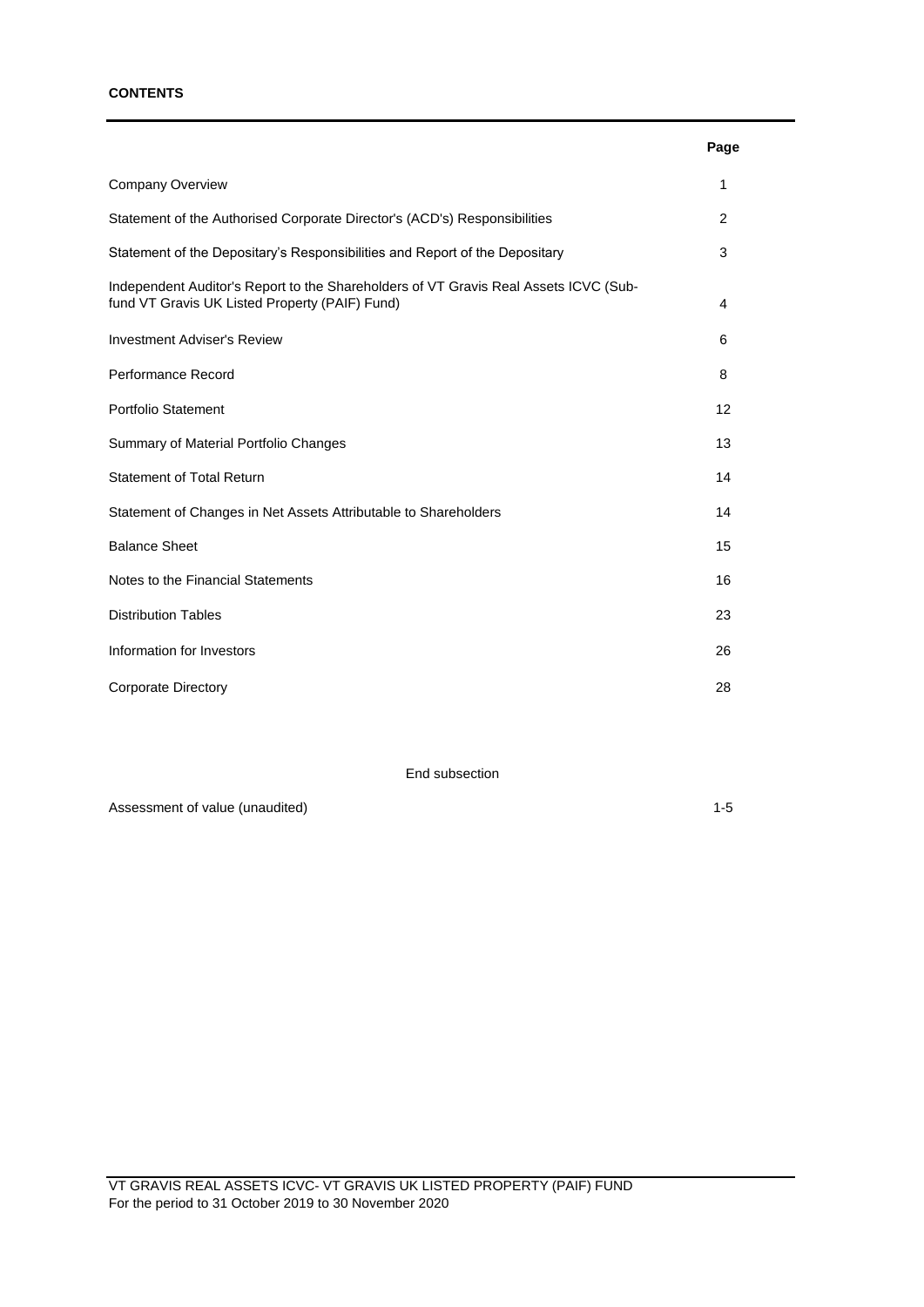#### **COMPANY OVERVIEW**

| <b>Size of Company</b>                                        | £30,393,437                                                                                                                                                                                                                                                                                                                                                                                                                               |
|---------------------------------------------------------------|-------------------------------------------------------------------------------------------------------------------------------------------------------------------------------------------------------------------------------------------------------------------------------------------------------------------------------------------------------------------------------------------------------------------------------------------|
| Launch date                                                   | 31 October 2019                                                                                                                                                                                                                                                                                                                                                                                                                           |
| <b>Type of Company</b>                                        | VT Gravis Real Assets ICVC (the "Company") is an investment company with variable capital<br>incorporated in England and Wales under the OEIC Regulations with registered number IC016070<br>and authorised by the Financial Conduct Authority (PRN:913626) pursuant to an authorisation order<br>dated 17 September 2019. The Company has an unlimited duration. The company has one Sub-<br>fund - VT Gravis UK Listed Property (PAIF). |
|                                                               | The Company is a non-UCITS retail scheme and is an umbrella company (as defined in the OEIC<br>Regulations). Each Sub-fund would be a non-UCITS retail scheme if it had a separate authorisation<br>order. The Company has a Property Authorised Investment Sub-fund (PAIF) status as defined in<br>Part 4A of the Tax Regulations and the Glossary to the FCA Handbook.                                                                  |
|                                                               | Shareholders are not liable for the debts of the Company.                                                                                                                                                                                                                                                                                                                                                                                 |
|                                                               | A shareholder is not liable to make any further payment to the Company after he has paid the price<br>on purchase of the Shares.                                                                                                                                                                                                                                                                                                          |
| Sub-fund objective and policy                                 | It is intended that the Sub-fund will be a PAIF at all times, and, as such, its investment objective is<br>to carry on Property Investment Business and to manage cash raised from investors for investment<br>in the Property Investment Business. In so doing the objective of the Sub-fund is to provide some<br>capital growth through market cycles (7 years) whilst delivering a periodic income.                                   |
|                                                               | The Sub-fund seeks to achieve its objective primarily (70% +) by investing in a diversified portfolio<br>of transferable real estate securities such as real estate investment trusts ("REITs") listed on the<br>London Stock Exchange, real estate operating companies ("REOCs"), bonds and equities. The Sub-<br>fund seeks to minimise exposure to the retail property sector.                                                         |
|                                                               | In addition to investing in REITs and REOCs the Sub-fund may also invest in other transferable<br>securities (including convertible securities and rated and unrated debt securities of real estate<br>companies), bonds, collective investment schemes, transferable securities, money market<br>instruments, deposits, cash and near cash.                                                                                              |
|                                                               | Save as noted above, there is no particular emphasis on any geographical area or industry or<br>economic sector.                                                                                                                                                                                                                                                                                                                          |
| Derivatives                                                   | The Sub-fund may hold derivatives only for efficient portfolio management purposes. It is not<br>intended that the use of derivatives for efficient portfolio management purposes will increase the<br>risk profile of the Sub-fund.                                                                                                                                                                                                      |
| <b>Benchmark</b>                                              | The Sub-fund does not have a specific benchmark. The performance of the Sub-fund can be<br>measured by considering whether the objective is achieved (i.e. whether a periodic income is<br>provided and there is any capital growth over a market cycle of 7 years).                                                                                                                                                                      |
| <b>Authorised Corporate Director (ACD)</b>                    | Valu-Trac Investment Management Limited.                                                                                                                                                                                                                                                                                                                                                                                                  |
| <b>Ex-distribution dates</b>                                  | Last day of February, 31 May, 31 August, 30 November                                                                                                                                                                                                                                                                                                                                                                                      |
| <b>Distribution dates</b>                                     | 31 March, 30 June, 30 September, 31 December                                                                                                                                                                                                                                                                                                                                                                                              |
| <b>Individual Savings Account (ISA)</b>                       | The Company is a qualifying investment for inclusion in an ISA.                                                                                                                                                                                                                                                                                                                                                                           |
| <b>Share classes:</b>                                         | A $(E)$ , A $(\epsilon)$ (Hedged), A $(\$)$ (Hedged) – Net Income<br>A $(E)$ , A $(\epsilon)$ (Hedged), A $(\$)$ (Hedged) – Net Accumulation<br>$F(E), F(E)$ (Hedged), F (\$) (Hedged) – Net Income<br>F $(E)$ , F $(\in)$ (Hedged), F $(\$)$ (Hedged) – Net Accumulation                                                                                                                                                                 |
|                                                               | Class F shares are only available to the Feeder Sub-fund or at the ACD's discretion.                                                                                                                                                                                                                                                                                                                                                      |
| <b>Minimum investment</b><br>Lump sum subscription:           | Class $A = £100$<br>Class $F = Nil$                                                                                                                                                                                                                                                                                                                                                                                                       |
| Top-up:                                                       | Class $A = £100$<br>Class $F = Nil$                                                                                                                                                                                                                                                                                                                                                                                                       |
| Holding:                                                      | Class $A = £100$                                                                                                                                                                                                                                                                                                                                                                                                                          |
| Redemption and switching:                                     | N/A (provided minimum holding is maintained)                                                                                                                                                                                                                                                                                                                                                                                              |
| Investment minima may be waived at the discretion of the ACD. |                                                                                                                                                                                                                                                                                                                                                                                                                                           |
| Initial charges                                               | Class A: 4% Class F: 0%                                                                                                                                                                                                                                                                                                                                                                                                                   |
| <b>Redemption and switching charges</b>                       | Nil                                                                                                                                                                                                                                                                                                                                                                                                                                       |
|                                                               | The initial charge may be waived at the discretion of the ACD.                                                                                                                                                                                                                                                                                                                                                                            |

### **ACD charges**

The annual management charge is as follows:

In respect of the Class A shares, it is equal to 0.70% per annum of the net asset value of the Class A shares.

In respect of the Class F shares it is equal to 0.00% per annum of the net asset value of the Class F shares.

The Investment Adviser has, with the agreement of the ACD, undertaken that if the total Ongoing charges figure (OCF) of the Sub-fund excluding the costs of the underlying holdings exceeds 0.70%, the Investment Adviser shall reimburse the Sub-fund for an amount which, when deducted from the operating costs incurred by the Sub-fund during the relevant accounting period, would result in the Sub-fund having a total OCF equal to the stated annual management charge for each class in the relevant accounting period.

VT GRAVIS REAL ASSETS ICVC- VT GRAVIS UK LISTED PROPERTY (PAIF) FUND For the period to 31 October 2019 to 30 November 2020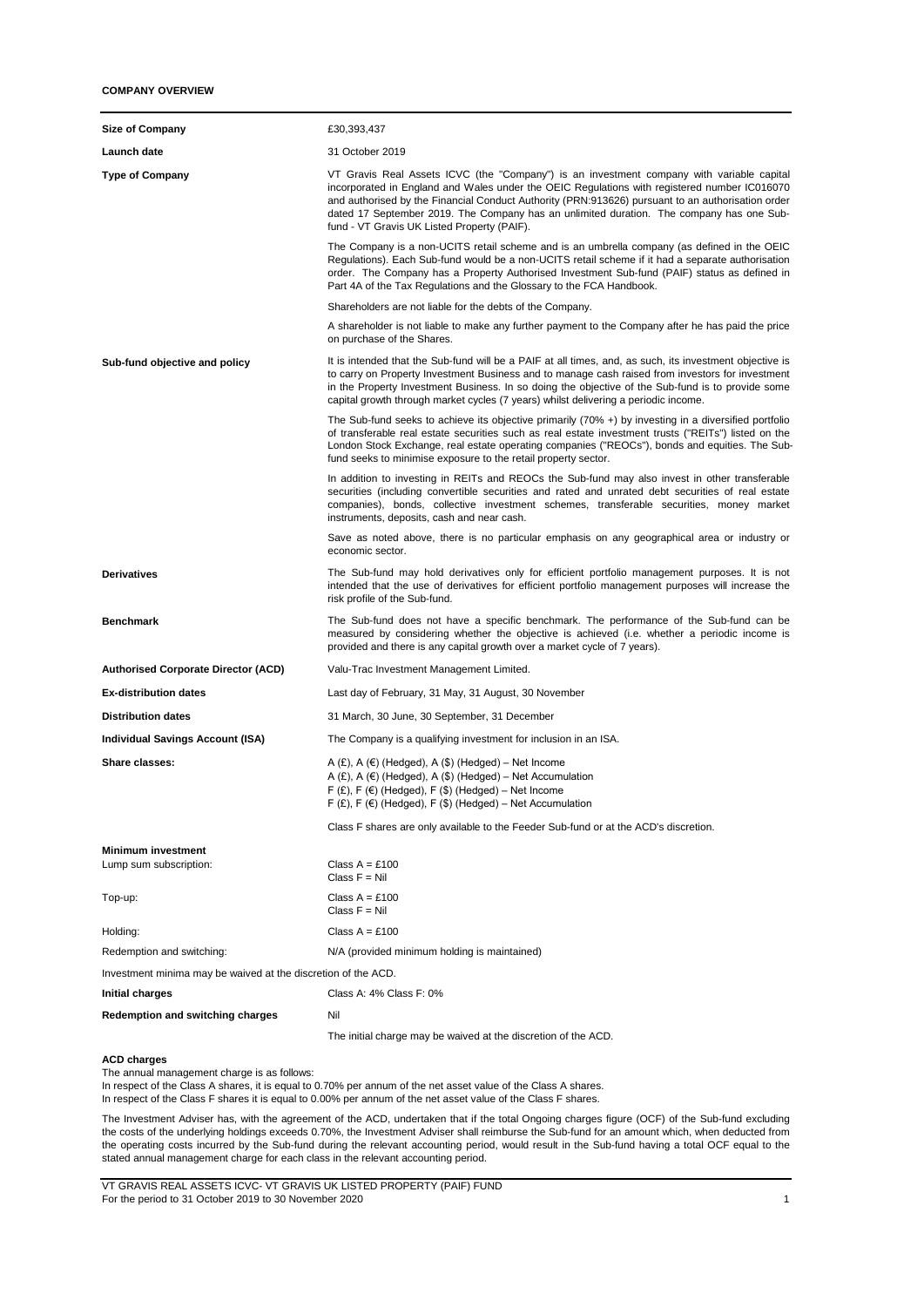### **STATEMENT OF THE AUTHORISED CORPORATE DIRECTOR'S (ACD'S) RESPONSIBILITIES**

The rules of the Financial Conduct Authority's Collective Investment Schemes Sourcebook require the Authorised Corporate Director to prepare financial statements for each accounting period which give a true and fair view of the financial position of the Company at the end of the financial period and its net revenue and net capital losses for the period. In preparing these financial statements the Authorised Corporate Director is required to:

> comply with the Prospectus, the Statement of Recommended Practice for Authorised Funds issued by the Investment Association in May 2014, the Instrument of Incorporation, generally accepted accounting principles and applicable accounting standards, subject to any material departures which are required to be disclosed and explained in the financial statements;

> select suitable accounting policies and then apply them consistently;

> make judgements and estimates that are reasonable and prudent;

> prepare the financial statements on a going concern basis unless it is inappropriate to presume that the Company will continue in operation for the foreseeable future;

The Authorised Corporate Director is required to keep proper accounting records and to manage the Company in accordance with the COLL sourcebook, Investment Funds Sourcebook (FUND), the Instrument of Incorporation, and the Prospectus. The Authorised Corporate Director is responsible for taking reasonable steps for the prevention and detection of fraud and other irregularities.

### **DIRECTOR'S STATEMENT**

In accordance with the requirements of the Financial Conduct Authority's Collective Investment Scheme's Sourcebook and FUND, we hereby certify the annual report.

Ane A. Lay

Anne A. Laing CA<br>Davy $\ell \in S$ 

David E. Smith MA

Valu-Trac Investment Management Limited Authorised Corporate Director

Date: 31 March 2021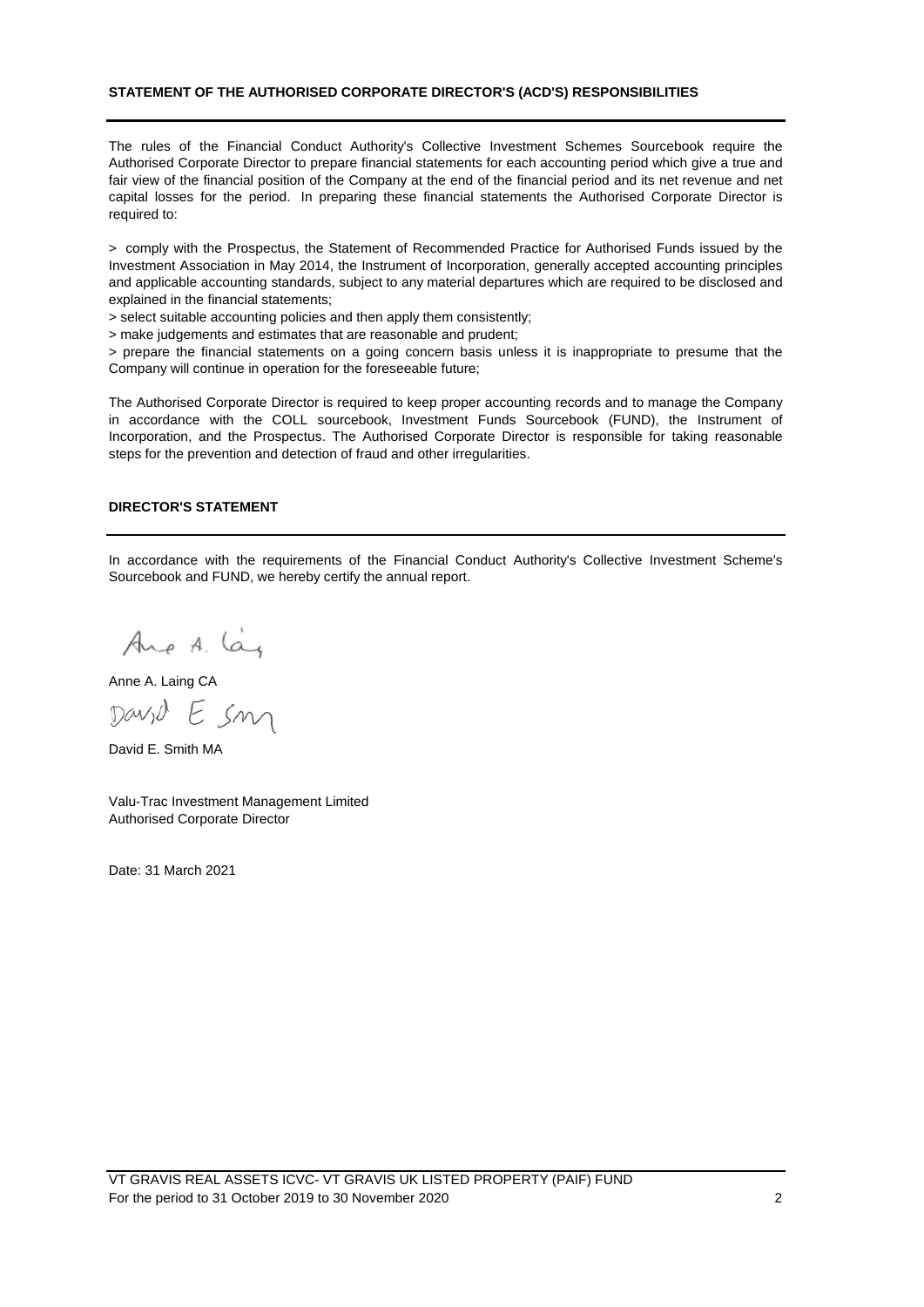### **STATEMENT OF THE DEPOSITARY'S RESPONSIBILITIES AND REPORT OF THE DEPOSITARY**

The Depositary must ensure that the Company is managed in accordance with the Financial Conduct Authority's Collective Investment Schemes Sourcebook, the Investment Funds Sourcebook, the Open-Ended Investment Companies Regulations 2001 (SI 2001/1228) (the OEIC Regulations), as amended, the Financial Services and Markets Act 2000, as amended, (together "the Regulations"), the Company's Instrument of Incorporation and Prospectus (together "the Scheme documents") as detailed below.

The Depositary must in the context of its role act honestly, fairly, professionally, independently and in the interests of the Company and its investors.

The Depositary is responsible for the safekeeping of all custodial assets and maintaining a record of all other assets of the Company in accordance with the Regulations.

The Depositary must ensure that:

> the Company's cash flows are properly monitored and that cash of the Company is booked into the cash accounts in accordance with the Regulations;

> the sale, issue, redemption and cancellation of shares are carried out in accordance with the Regulations;

> the value of shares in the Company is calculated in accordance with the Regulations;

> any consideration relating to transactions in the Company's assets is remitted to the Company within the usual time limits;

> the Company's income is applied in accordance with the Regulations; and

> the instructions of the Alternative Investment Fund Manager ("the AIFM") are carried out (unless they conflict with the Regulations).

The Depositary also has a duty to take reasonable care to ensure that the Company is managed in accordance with the Regulations and the Scheme documents in relation to the investment and borrowing powers applicable to the Company.

Having carried out such procedures as we consider necessary to discharge our responsibilities as Depositary of the Company, it is our opinion, based on the information available to us and the explanations provided, that in all material respects the Company, acting through the AIFM:

i) has carried out the issue, sale, redemption and cancellation, and calculation of the price of the Company's shares and application of the Company's income in accordance with the Regulations and the Scheme documents of the Company, and ii) has observed the Investment and borrowing powers and restrictions applicable to the Company.

NatWest Trustee and Depositary Services Limited 01 December 2020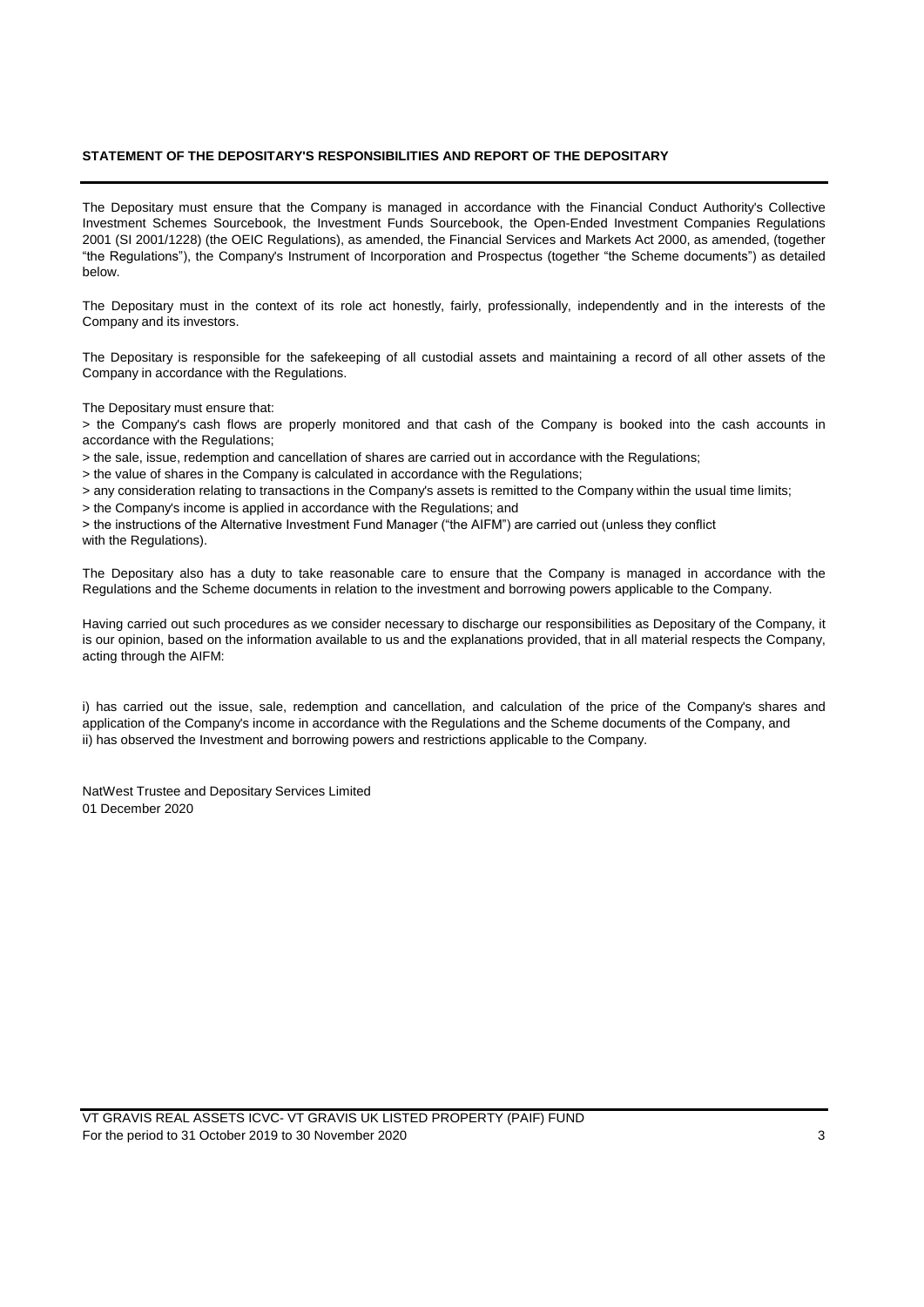### **INDEPENDENT AUDITOR'S REPORT TO THE SHAREHOLDERS OF VT GRAVIS REAL ASSETS ICVC (SUB-FUND VT GRAVIS UK LISTED PROPERTY (PAIF) FUND)**

### **Opinion**

We have audited the financial statements of VT Gravis Real Assets ICVC ("the Company") for the period ended 30 November 2020 which comprise the Statement of Total Return, Statement of Changes in Net Assets Attributable to Shareholders, Balance Sheet, the related Notes to the Financial Statements, including a summary of significant accounting policies and the Distribution Tables. The financial reporting framework that has been applied in their preparation is applicable law and United Kingdom Generally Accepted Accounting Practice including FRS 102 "The Financial Reporting Standard applicable in the UK and Republic of Ireland".

#### In our opinion the financial statements:

> give a true and fair view of the financial position of the Company at 30 November 2020 and of the net revenue and the net capital losses on the scheme property of the Company for the period then ended; and

> have been properly prepared in accordance with the IA Statement of Recommended Practice for Authorised Funds, the rules of the Collective Investment Schemes Sourcebook of the Financial Conduct Authority and the Instrument of Incorporation.

#### **Basis for Opinion**

We conducted our audit in accordance with International Standards on Auditing (UK) (ISAs (UK)) and applicable law. Our responsibilities under those standards are described further in the auditor's responsibilities for the audit of the financial statements section of our report. We are independent of the Company in accordance with the ethical requirements that are relevant to our audit of the financial statements in the UK, including the FRC's Ethical Standard, and we have fulfilled our other ethical responsibilities in accordance with these requirements. We believe that the audit evidence we have obtained is sufficient and appropriate to provide a basis for our opinion.

#### **Conclusions Relating to Going Concern**

We have nothing to report in respect of the following matters in relation to which the ISAs (UK) require us to report to you where: > the ACD's use of the going concern basis of accounting in the preparation of the financial statements is not appropriate; or > the ACD has not disclosed in the financial statements any identified material uncertainties that may cast significant doubt about the Company's ability to continue to adopt the going concern basis of accounting for a period of at least twelve months from the date when the financial statements are authorised for issue.

#### **Other Information**

The ACD is responsible for the other information. The other information comprises the information included in the annual report, other than the financial statements and our auditor's report thereon. Our opinion on the financial statements does not cover the other information and, except to the extent otherwise explicitly stated in our report, we do not express any form of assurance conclusion thereon.

In connection with our audit of the financial statements, our responsibility is to read the other information and, in doing so, consider whether the other information is materially inconsistent with the financial statements or our knowledge obtained in the audit or otherwise appears to be materially misstated. If we identify such material inconsistencies or apparent material misstatements, we are required to determine whether there is a material misstatement in the financial statements or a material misstatement of the other information. If, based on the work we have performed, we conclude that there is a material misstatement of this other information, we are required to report that fact.

We have nothing to report in this regard.

#### **Opinion on Other Matters Prescribed by the COLL Regulations**

In our opinion, based on the work undertaken in the course of the audit:

> Proper accounting records for the Company have been kept and the accounts are in agreement with those records;

> We have received all the information and explanations which, to the best of our knowledge and belief, are necessary for the purposes of our audit; and

> The information given in the report of the ACD for the period is consistent with the financial statements.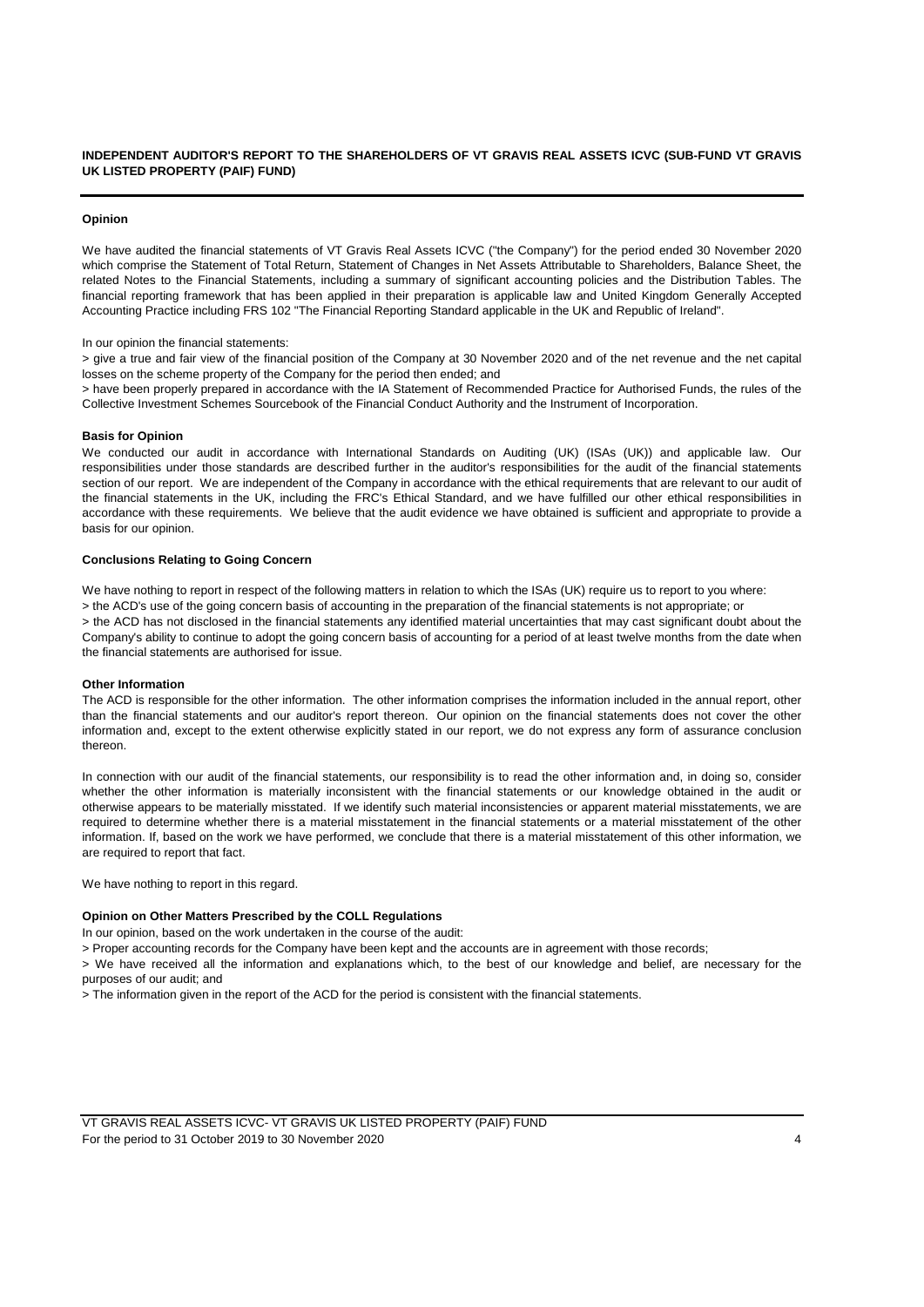### **INDEPENDENT AUDITOR'S REPORT TO THE SHAREHOLDERS OF VT GRAVIS REAL ASSETS ICVC (SUB-FUND VT GRAVIS UK LISTED PROPERTY (PAIF) FUND) (Continued)**

#### **Responsibilities of the Authorised Corporate Director**

As explained more fully in the Authorised Corporate Director's Responsibilities Statement set out on page 2, the Authorised Corporate Director is responsible for the preparation of the financial statements and for being satisfied that they give a true and fair view and for such internal controls as the ACD determines is necessary to enable the preparation of financial statements that are free from material misstatement, whether due to fraud or error.

In preparing the financial statements, the ACD is responsible for assessing the Company's ability to continue as a going concern, disclosing, as applicable, matters related to going concern and using the going concern basis of accounting unless the ACD either intends to liquidate the Company or to cease operations, or has no realistic alternative but to do so.

#### **Auditor's Responsibilities for the Audit of the Financial Statements**

Our objectives are to obtain reasonable assurance about whether the financial statements as a whole are free from material misstatement, whether due to fraud or error, and to issue an auditor's report that includes our opinion. Reasonable assurance is a high level of assurance, but is not a guarantee that an audit conducted in accordance with ISAs (UK) will always detect a material misstatement when it exists. Misstatements can arise from fraud or error and are considered material if, individually or in the aggregate, they could reasonably be expected to influence the economic decisions of users taken on the basis of these financial statements.

As part of an audit in accordance with ISAs (UK), we exercise professional judgement and maintain professional scepticism throughout the audit. We also:

> Identify and assess the risks of material misstatement of the financial statements, whether due to fraud or error, design and perform audit procedures responsive to those risks, and obtain audit evidence that is sufficient and appropriate to provide a basis for our opinion. The risk of not detecting material misstatement resulting from fraud is higher than for one resulting from error, as fraud may involve collusion, forgery, intentional omissions, misrepresentations, or the override of internal control.

> Obtain an understanding of internal control relevant to the audit in order to design audit procedures that are appropriate in the circumstances, but not for the purpose of expressing an opinion on the effectiveness of the Company's internal control.

> Evaluate the appropriateness of accounting policies used and the reasonableness of accounting estimates and related disclosures made by the ACD.

> Conclude on the appropriateness of the ACD's use of the going concern basis of accounting and, based on the audit evidence obtained, whether a material uncertainty exists related to events or conditions that may cast significant doubt on the Company's ability to continue as a going concern. If we conclude that a material uncertainty exists, we are required to draw attention in our auditor's report to the related disclosures in the financial statements or, if such disclosures are inadequate, to modify our opinion. Our conclusions are based on the audit evidence obtained up to the date of our auditor's report. However, future events or conditions may cause the Company to cease to continue as a going concern.

> Evaluate the overall presentation, structure and content of the financial statements, including the disclosures, and whether the financial statements represent the underlying transactions and events in a manner that achieves fair presentation.

We communicate with those charged with governance regarding, among other matters, the planned scope and timing of the audit and significant audit findings, including any significant deficiencies in internal control that we identify during our audit.

#### **Use of Our Report**

This report is made solely to the Company's shareholders, as a body, in accordance with Rule 4.5.12 of the Collective Investment Schemes Sourcebook ("the COLL Rules") issued by the Financial Conduct Authority under the Open-Ended Investment Companies Regulations 2001. Our audit work has been undertaken so that we might state to the Company's shareholders those matters we are required to state to them in an auditor's report and for no other purpose. To the fullest extent permitted by law, we do not accept or assume responsibility to anyone other than the Company and the Company's shareholders as a body, for our audit work, for this report, or for the opinions we have formed.

Carichael LLP

Johnston Carmichael LLP Chartered Accountants Statutory Auditor Elgin

Date 31 March 2021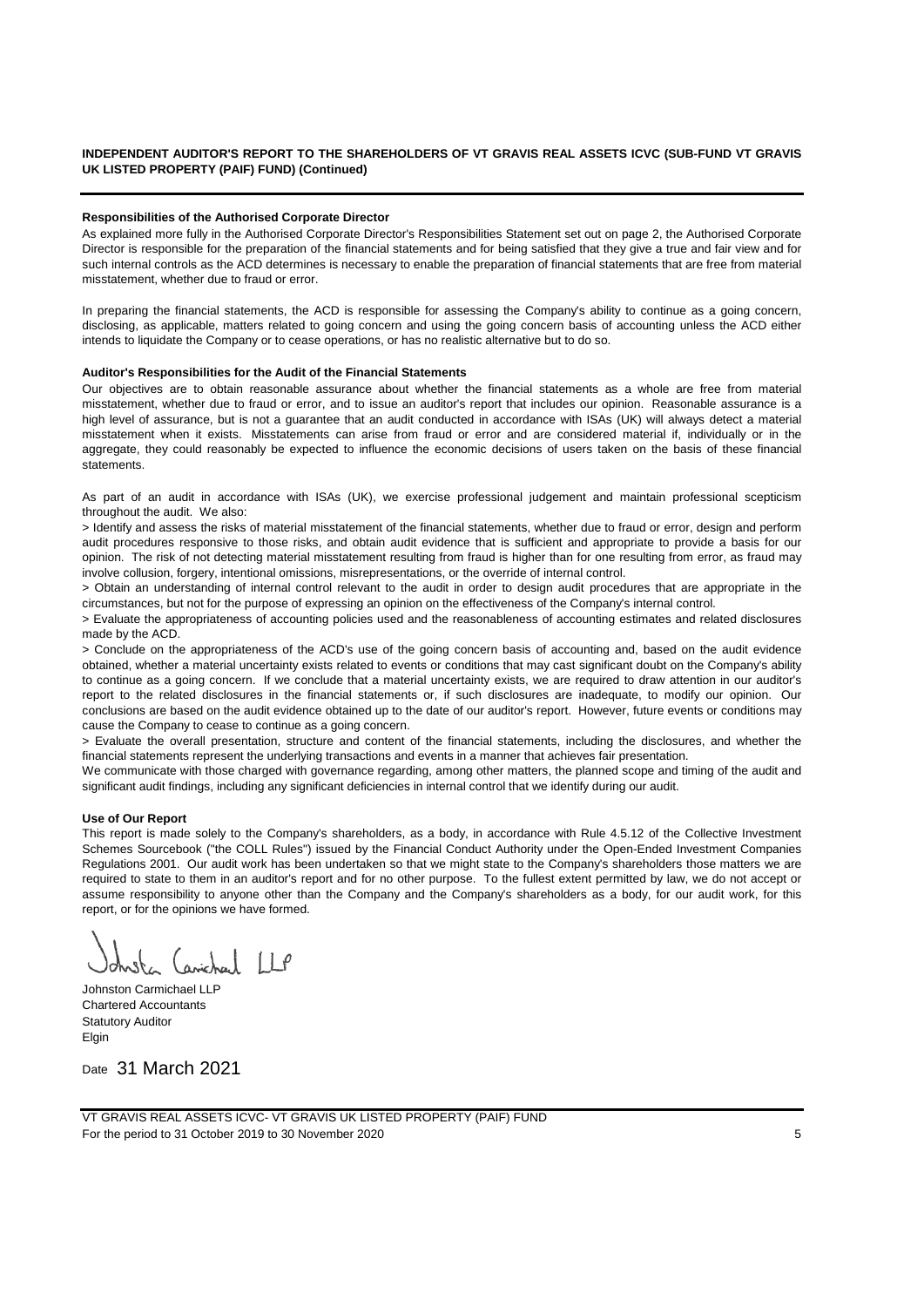### **INVESTMENT ADVISER'S REVIEW**

This report is a review of the performance of the VT Gravis UK Listed Property (PAIF) Fund (the "Fund") during the thirteen-month period ending 30th November 2020.

The performance objectives of the Fund are:

- to deliver a 4% annual income, via quarterly dividend payments; and to provide some capital growth through market cycles (approximately 7 years) after Fund
- charges

The Fund seeks to achieve its objective primarily by investing in a portfolio of transferable real estate securities such as real estate investment trusts (REITs) listed on the London Stock Exchange, real estate operating companies, bonds and other equities. The Fund diversifies its investments across a range of specialist real estate companies that are likely to benefit from four strong socio-economic mega trends: ageing population, digitalisation, generation rent and urbanisation. At the same time the portfolio minimises exposure to the challenging consumer trends continuing to affect retail real estate, especially shopping centres.

The Investment Adviser implements a long-term unconstrained approach to identifying the best REITs within secular mega trends. This focused approach to investing tends to yield the beneficial result of low portfolio turnover even in times of elevated uncertainty. The Adviser believes that a properly constructed portfolio will perform throughout market cycles and that excessive levels of portfolio turnover detract from performance. During the period under review, portfolio turnover was low at 4.70% and was wholly the result of a management approved takeover bid by Blackstone for Hansteen, the owner of industrial and logistics assets and a constituent of the digitalisation mega trend.

The A Net Accumulation Class shares were priced at 99.6450p on 30th November 2020, which represents a negative total return of 0.36% over the period. The Fund outperformed both UK real estate index*<sup>1</sup>* which declined by 13.86% over the same period, and the global real estate index<sup>2</sup> which declined by (14.47%).

At the end of the financial year the Fund comprised of 22 investments and this number has remained constant since launch. These 22 specialist real estate companies provide diversified exposure to the four mega trends, in aggregate they own more than 5,000 individual properties that are leased to more than 100,000 individual tenants. Investment parameters cap any single position size at 9.5%, as at the end of November the largest position was Segro, a leading owner, asset manager and developer of modern warehousing, representing 8.6% of the Fund. Segro delivered 5.0% total return during the period.

In the last year, the outbreak of Covid-19 led to rapid changes in the way the UK works, shops, and socialises and has accelerated the pace of change within each of the mega trends listed above. National 'stay home' orders led an explosion in online shopping, proving to be a boon for logistics and warehouse assets, and making the digitalisation mega trend the best performing trend within the portfolio. Similarly, pandemic pressures highlighted the need for greater investment into healthcare assets such as GP surgeries. These same 'stay home' messages led many to condemn offices as a thing of the past, yet social distancing and Covid-safe workspaces could instead mean that demand rises for modern, spacious offices with high-quality facilities. This is equally true in private rented accommodation and 'generation rent' marks out possibly one of the biggest opportunities in REITs. However, where there are winners there are always losers. While online retail sales continue to grow, representing 31.7% of all non-food retailing in November, driving the performance for many retail chains, it is the poor performance of in-store sales that is likely to make it hard for retail landlords to fill vacant units and maintain rents. This is a key reason why the Fund continues to avoid investing in shopping centre landlords.

Overarching these mega trends is climate change. Since inception, the Fund has actively sought to minimise this risk by investing in real estate companies that typically own higher Energy Performance Certificate (EPC) rated assets or have a clear strategy to improve the overall EPC rating of their portfolios. REITs incorporating ESG best practices may well end up offering greater risk-adjusted returns, driven both by tenants opting for environmentally friendly buildings and investors reallocating capital towards higher quality assets.

The last year has also seen the investable universe of REITs grow. 2020 was, according to Bloomberg, the secondbest year for UK REIT capital raises in the past decade. Thirty REITs issued £4.0bn of new equity, mostly to finance future growth plans. With many open-ended direct property funds suspended during the year, and their investors facing a potential 180-day FCA-mandated redemption period, the ability of REITs to offer daily liquidity remains a key attraction. In aggregate, UK listed real estate companies trade more than £180m per day on the London Stock Exchange. The Sub-fund has benefitted from this growing investor interest, with AUM rising to £30.39m between 30 November 2019 and 30 November 2020, a £10m increase.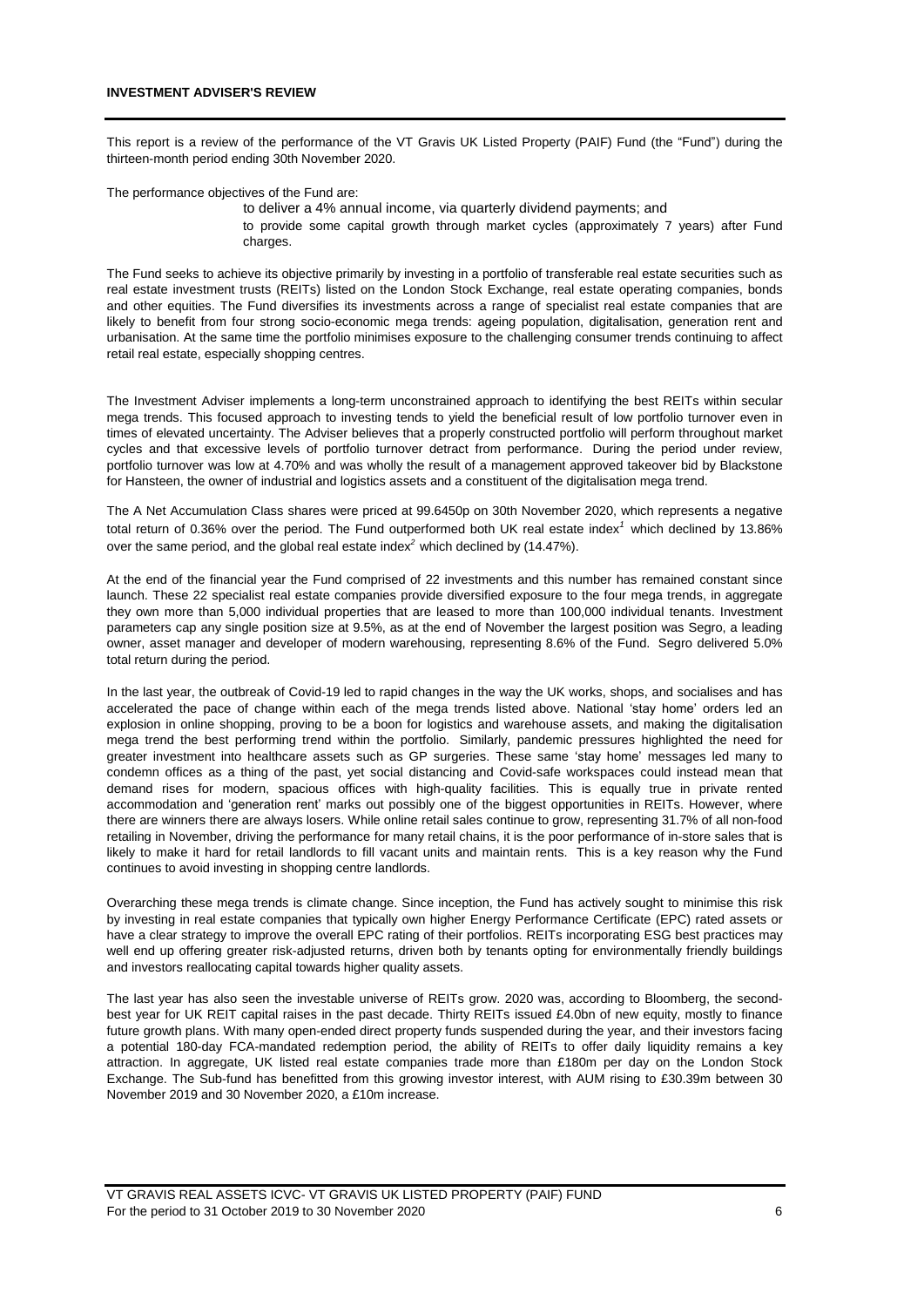### **INVESTMENT ADVISER'S REVIEW (Continued)**

Dividends from REITs are powered by their ability to collect rent. Over 70% of the Fund is invested in REITs such as GP surgeries and private rental apartments where the potential impact on future dividends is judged by the Investment Adviser to be low to medium. Importantly, the Fund has no exposure to Retail REITs where the impact on potential dividends could be highest. The Fund maintains the aim to achieve income whilst avoiding dividend yield traps, seemingly high yielding companies that are in fact struggling. During the financial year the Fund declared four quarterly dividends totalling 3.0906p for the Net A Accumulation Class, in aggregate these dividends represent a 3.0% yield.

Looking ahead, it is the Investment Adviser's belief that with the successful deployment of the UK vaccination programme and a return to a more normal way of life it will work to improve the opportunity set in the REITs in which the Fund invests. Behavioural changes accelerated by the Covid-19 pandemic should prove to be lasting and beneficial to the four key mega trends the Fund is exposed to.

12 February 2021 Gravis Advisory Limited Investment Adviser to the Fund

<sup>1</sup> MSCI UK IMI Core Real Estate Net Total Return Local index.

*2 MSCI World Real Estate Net Total Return Local index.*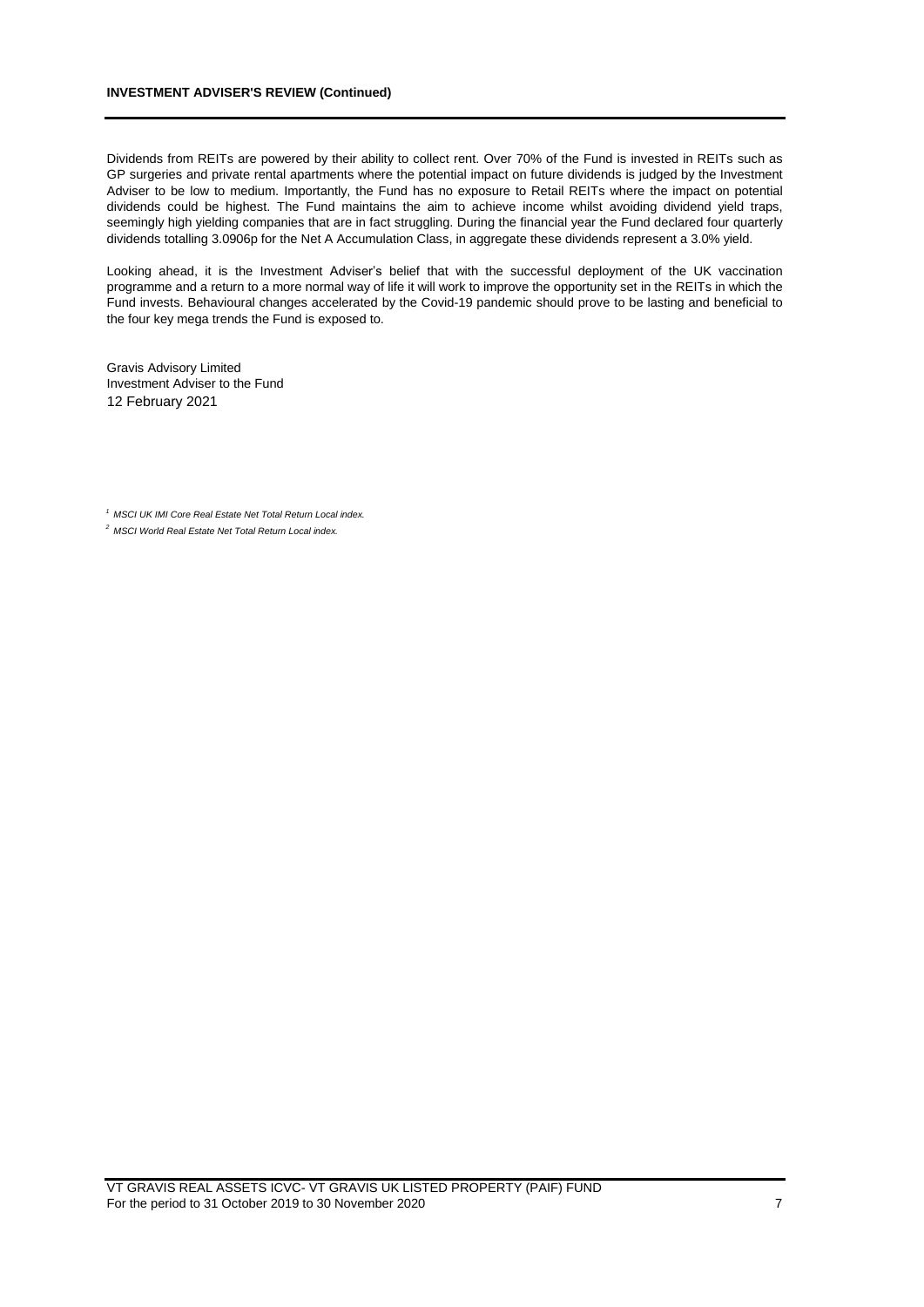# **Financial Highlights**

| <b>Class A Net Income GBP</b>         |                                             | Period to 30<br><b>November</b><br>$2020+$ |
|---------------------------------------|---------------------------------------------|--------------------------------------------|
| Changes in net assets per unit        |                                             | GBp                                        |
|                                       | Opening net asset value per unit            | 100.0000                                   |
|                                       | Return before operating charges             | 0.8340                                     |
|                                       | Operating charges (note 1)                  | (1.2446)                                   |
|                                       | Return after operating charges*             | (0.4106)                                   |
|                                       | Distributions on income shares              | (3.2057)                                   |
|                                       | Closing net asset value per unit            | 96.3837                                    |
|                                       | *after direct transaction costs of:         | 0.5418                                     |
| Performance                           | Return after charges                        | $(0.41\%)$                                 |
| Other information                     |                                             |                                            |
|                                       | Closing net asset value                     | £4,172,294                                 |
|                                       | Closing number of units                     | 4,328,838                                  |
|                                       | Operating charges (note 2)                  | 1.17%                                      |
| Prices                                | Direct transaction costs                    | 0.55%                                      |
|                                       | Highest unit price                          | 111.7598                                   |
|                                       | Lowest unit price                           | 66.9327                                    |
| +Share class launched 31 October 2019 |                                             |                                            |
| <b>Class A Net Accumulation GBP</b>   |                                             | Period to 30<br><b>November</b><br>$2020+$ |
|                                       |                                             |                                            |
| Changes in net assets per unit        |                                             | GBp                                        |
|                                       | Opening net asset value per unit            | 100.0000                                   |
|                                       | Return before operating charges             | 0.9103                                     |
|                                       | Operating charges (note 1)                  | (1.2653)                                   |
|                                       | Return after operating charges*             | (0.3550)                                   |
|                                       | Closing net asset value per unit            | 99.6450                                    |
|                                       | Retained distributions on accumulated units | 3.2462                                     |
|                                       | after direct transaction costs of:          | 0.5508                                     |
| Performance                           |                                             |                                            |
|                                       | Return after charges                        | (0.36%)                                    |
| Other information                     |                                             |                                            |
|                                       | Closing net asset value                     | £5,667,700                                 |
|                                       | Closing number of units                     | 5,687,892                                  |
|                                       | Operating charges (note 2)                  | 1.17%                                      |
|                                       | Direct transaction costs                    | 0.55%                                      |
| Prices                                |                                             |                                            |
|                                       | Highest unit price                          | 111.9296                                   |
|                                       | Lowest unit price                           | 67.4498                                    |

+Share class launched 31 October 2019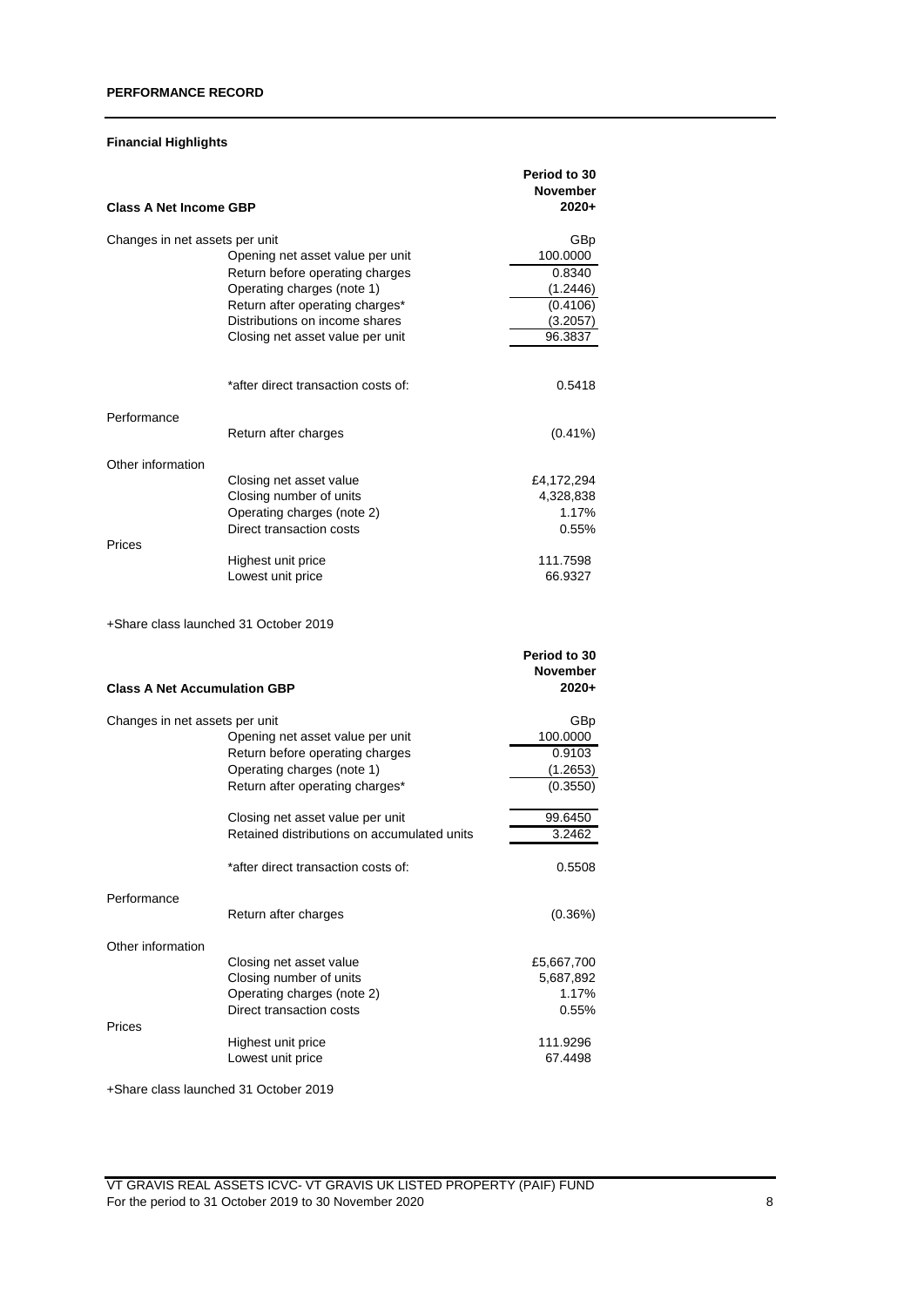# **PERFORMANCE RECORD (Continued)**

| <b>Financial Highlights (Continued)</b> |                                             |                 |
|-----------------------------------------|---------------------------------------------|-----------------|
|                                         |                                             | Period to 30    |
|                                         |                                             | <b>November</b> |
| <b>Class F Net Income GBP</b>           |                                             | 2020^           |
|                                         |                                             |                 |
| Changes in net assets per unit          |                                             | GBp             |
|                                         | Opening net asset value per unit            | 100.0000        |
|                                         |                                             | 0.8599          |
|                                         | Return before operating charges             |                 |
|                                         | Operating charges (note 1)                  | (0.5019)        |
|                                         | Return after operating charges*             | 0.3580          |
|                                         | Distributions on income shares              | (3.2185)        |
|                                         | Closing net asset value per unit            | 97.1395         |
|                                         |                                             |                 |
|                                         | *after direct transaction costs of:         | 0.5438          |
|                                         |                                             |                 |
| Performance                             |                                             |                 |
|                                         | Return after charges                        | 0.36%           |
|                                         |                                             |                 |
| Other information                       |                                             |                 |
|                                         | Closing net asset value                     | £3,571,264      |
|                                         | Closing number of units                     | 3,676,427       |
|                                         | Operating charges (note 2)                  | 0.47%           |
|                                         | Direct transaction costs                    | 0.55%           |
| Prices                                  |                                             |                 |
|                                         |                                             | 111.9974        |
|                                         | Highest unit price                          |                 |
|                                         | Lowest unit price                           | 67.0979         |
| ^Share class launched 31 October 2019   |                                             |                 |
|                                         |                                             | Period to 30    |
|                                         |                                             |                 |
|                                         |                                             | <b>November</b> |
| <b>Class F Net Accumulation GBP</b>     |                                             | 2020^           |
|                                         |                                             |                 |
| Changes in net assets per unit          |                                             | GBp             |
|                                         | Opening net asset value per unit            | 100.0000        |
|                                         | Return before operating charges             | 0.9076          |
|                                         | Operating charges (note 1)                  | (0.5102)        |
|                                         | Return after operating charges*             | 0.3974          |
|                                         |                                             |                 |
|                                         | Closing net asset value per unit            | 100.3974        |
|                                         | Retained distributions on accumulated units | 3.2586          |
|                                         | after direct transaction costs of:          | 0.5528          |
|                                         |                                             |                 |
| Performance                             |                                             |                 |
|                                         | Return after charges                        | 0.40%           |
|                                         |                                             |                 |
| Other information                       |                                             |                 |
|                                         | Closing net asset value                     | £17,083,389     |
|                                         | Closing number of units                     | 17,015,767      |
|                                         | Operating charges (note 2)                  | 0.47%           |
|                                         | Direct transaction costs                    | 0.55%           |
| Prices                                  |                                             |                 |
|                                         | Highest unit price                          | 112.1673        |
|                                         | Lowest unit price                           | 67.6323         |

^Share class launched 31 October 2019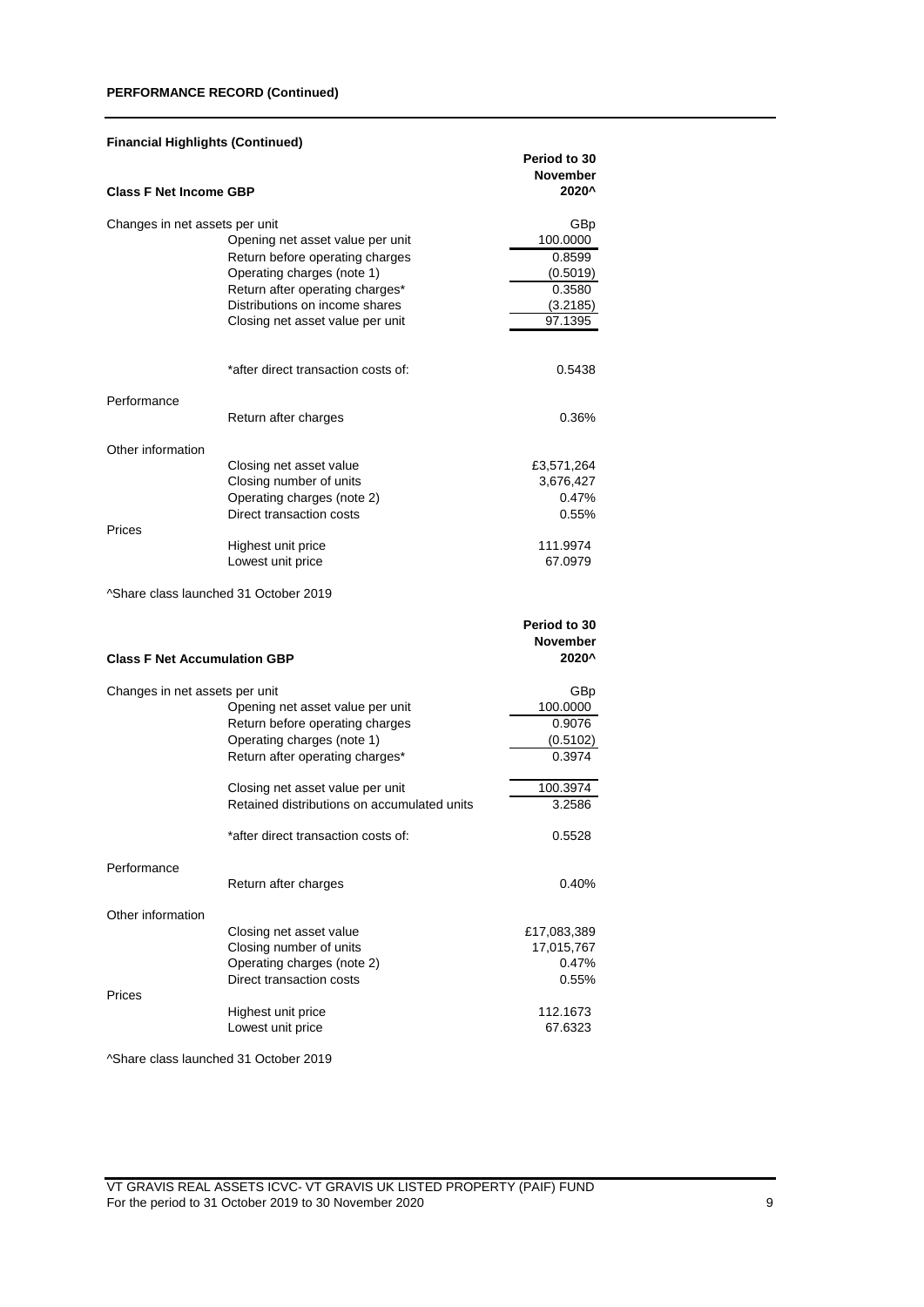# **Financial Highlights (Continued)**

|                                    | <b>Class F Net Accumulation EUR (Hedged)</b> | Period to 30<br>November<br>2020* |
|------------------------------------|----------------------------------------------|-----------------------------------|
| Changes in net assets per unit     |                                              | <b>EURc</b>                       |
|                                    | Opening net asset value per unit             | 100.0000                          |
|                                    | Return before operating charges              | 17.4793                           |
|                                    | Operating charges (note 1)                   | (0.3402)                          |
|                                    | Return after operating charges*              | 17.1391                           |
|                                    | Closing net asset value per unit             | 117.1391                          |
|                                    | Retained distributions on accumulated units  | 2.0703                            |
|                                    | *after direct transaction costs of:          | 0.5990                            |
| Performance                        |                                              |                                   |
|                                    | Return after charges                         | 17.14%                            |
| Other information                  |                                              |                                   |
|                                    | Closing net asset value                      | €63,749                           |
|                                    | Closing number of units                      | 54,422                            |
|                                    | Operating charges (note 2)                   | 0.47%                             |
| Prices                             | Direct transaction costs                     | 0.55%                             |
|                                    | Highest unit price                           | 120.7009                          |
|                                    | Lowest unit price                            | 97.6013                           |
| *Share class launched 2 April 2020 |                                              |                                   |
|                                    |                                              | Period to 30                      |
|                                    |                                              | <b>November</b>                   |
|                                    | <b>Class F Net Accumulation USD (Hedged)</b> | 2020*                             |
| Changes in net assets per unit     |                                              | USDc                              |
|                                    | Opening net asset value per unit             | 100.0000                          |
|                                    | Return before operating charges              | 17.8417                           |
|                                    | Operating charges (note 1)                   | (0.3408)                          |
|                                    | Return after operating charges*              | 17.5009                           |
|                                    | Closing net asset value per unit             | 117.5009                          |
|                                    | Retained distributions on accumulated units  | 1.7929                            |
|                                    | *after direct transaction costs of:          | 0.6000                            |
| Performance                        | Return after charges                         | 17.50%                            |
|                                    |                                              |                                   |
| Other information                  | Closing net asset value                      | \$45,900                          |
|                                    | Closing number of units                      | 39,064                            |
|                                    | Operating charges (note 2)                   | 0.47%                             |
|                                    | Direct transaction costs                     | 0.55%                             |
| Prices                             |                                              |                                   |
|                                    | Highest unit price                           | 121.0860                          |
|                                    | Lowest unit price                            | 96.5436                           |

\*Share class launched 2 April 2020

VT GRAVIS REAL ASSETS ICVC- VT GRAVIS UK LISTED PROPERTY (PAIF) FUND For the period to 31 October 2019 to 30 November 2020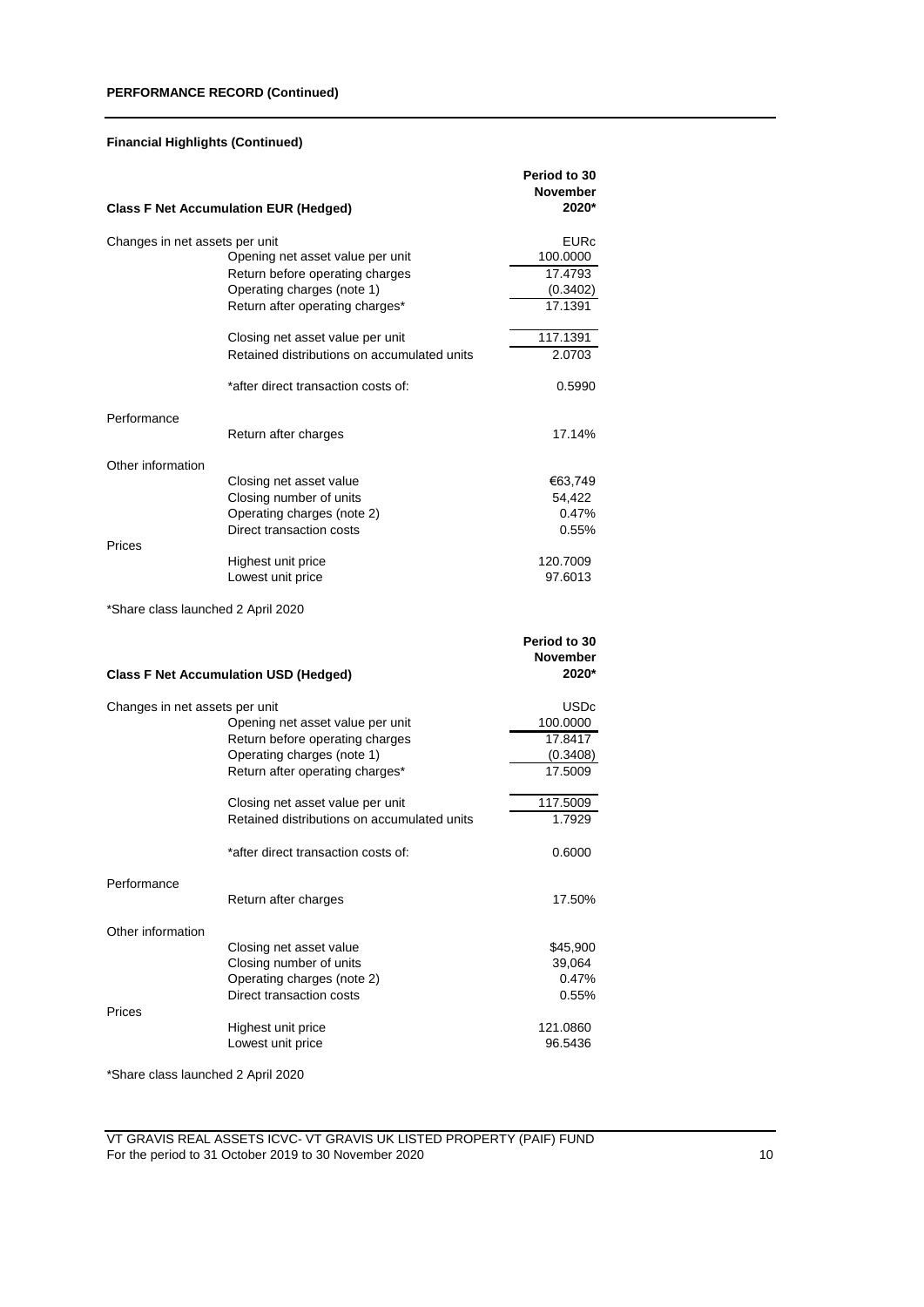1. The operating charges per unit figure is calculated by applying the operating charges percentage to the average net asset valuation per share throughout the period.

2. The operating charges percentage is based on the expenses incurred during the period annualised, as a proportion of the average net asset value of the Sub-fund.

### **Risk Profile**

Based on past data, the Sub-fund is ranked a '5' on the synthetic risk and reward indicator scale (of 1 to 7) as described fully in the Key Investor Information Document. The Sub-fund is ranked 5 because because monthly historical performance data indicates that relatively high rises and falls in market prices would have occurred historically.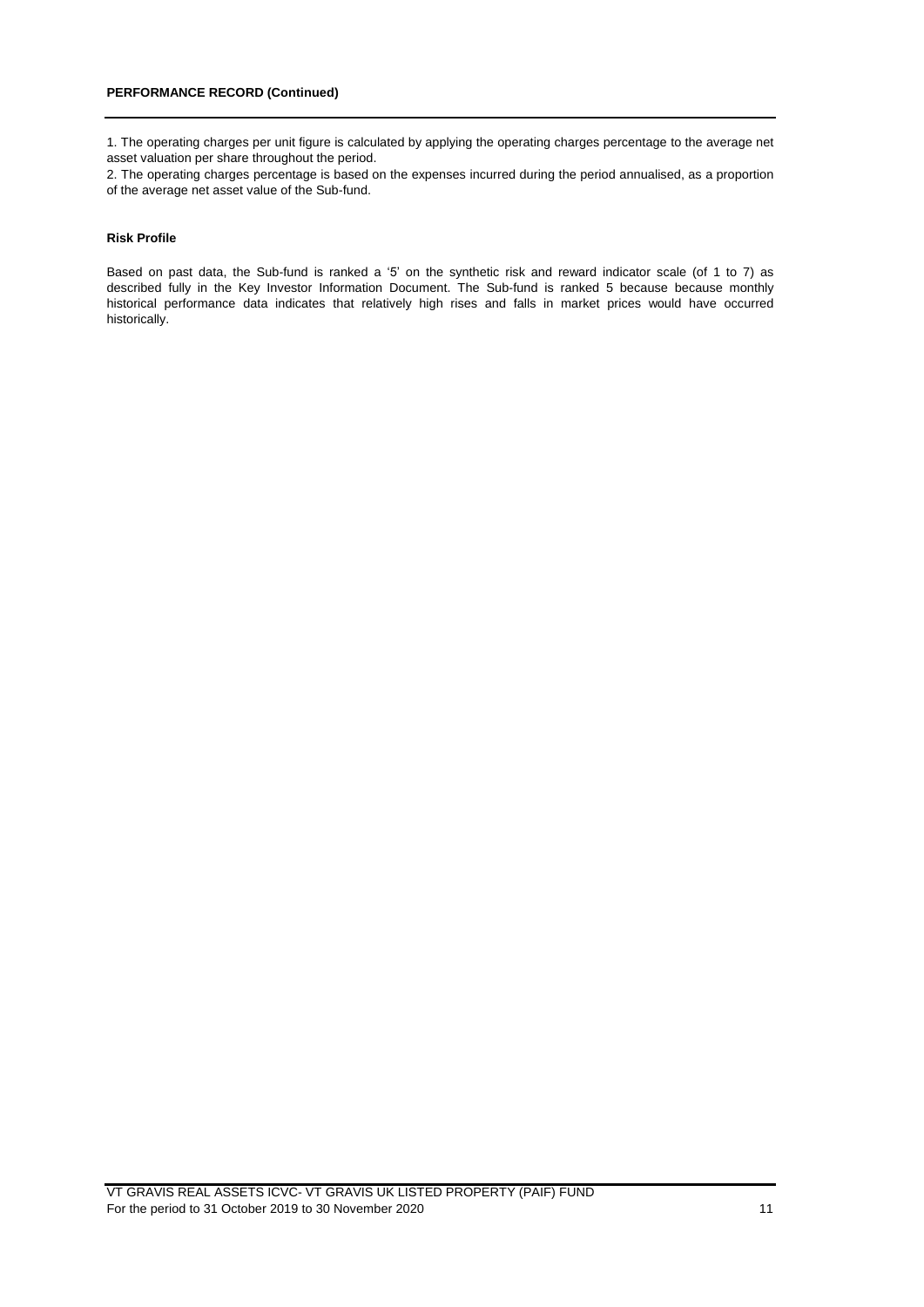| As at 30 November 2020 |                                                     |            |                 |
|------------------------|-----------------------------------------------------|------------|-----------------|
| Holding                | <b>EQUITIES</b>                                     | Value £    | % of net assets |
|                        | 3,066,039 Assura PLC                                | 2,264,270  | 7.45            |
|                        | 134,523 Big Yellow Group PLC                        | 1,525,491  | 5.02            |
|                        | 23,665 Derwent London PLC                           | 732,195    | 2.41            |
|                        | 1,170,089 GCP Student Living PLC                    | 1,681,418  | 5.53            |
|                        | 819,011 Grainger PLC                                | 2,332,543  | 7.67            |
|                        | 101,097 Great Portland Estates PLC                  | 655,210    | 2.16            |
|                        | 222,677 Helical PLC                                 | 808,874    | 2.66            |
|                        | 771,367 Impact Healthcare REIT PLC                  | 829,220    | 2.73            |
|                        | 591,794 Londonmetric Property PLC                   | 1,311,416  | 4.31            |
|                        | 526,162 LXi REIT PLC                                | 612,453    | 2.02            |
|                        | 5.689 Mountview Estates PLC                         | 640,013    | 2.11            |
|                        | 1,008,462 Primary Health Properties PLC             | 1,424,957  | 4.69            |
|                        | 198,250 Safestore Holdings PLC                      | 1,539,411  | 5.06            |
|                        | 220,660 Secure Income REIT PLC                      | 654,809    | 2.15            |
|                        | 283,076 SEGRO PLC                                   | 2,600,336  | 8.56            |
|                        | 633,185 Stenprop Ltd                                | 838,970    | 2.76            |
|                        | 653,584 Target Healthcare REIT Ltd                  | 742.471    | 2.44            |
|                        | 1,424,265 Tritax Big Box REIT PLC                   | 2,331,522  | 7.67            |
|                        | 222,802 Unite Group PLC                             | 2,239,160  | 7.37            |
|                        | 1,109,662 Urban Logistics REIT PLC                  | 1,647,848  | 5.42            |
|                        | 1.049.869 Warehouse REIT PLC                        | 1,244,095  | 4.09            |
|                        | 193,805 Workspace Group PLC                         | 1,354,210  | 4.46            |
|                        |                                                     | 30,010,892 | 98.74           |
|                        | <b>Currency hedges</b>                              | (167)      | ٠               |
|                        | <b>Portfolio of investments</b>                     | 30,010,725 | 98.74           |
|                        | Net other assets                                    | 447,020    | 1.47            |
|                        | Adjustment to revalue assets from mid to bid prices | (64, 308)  | (0.22)          |
|                        |                                                     | 30,393,437 | 100.00          |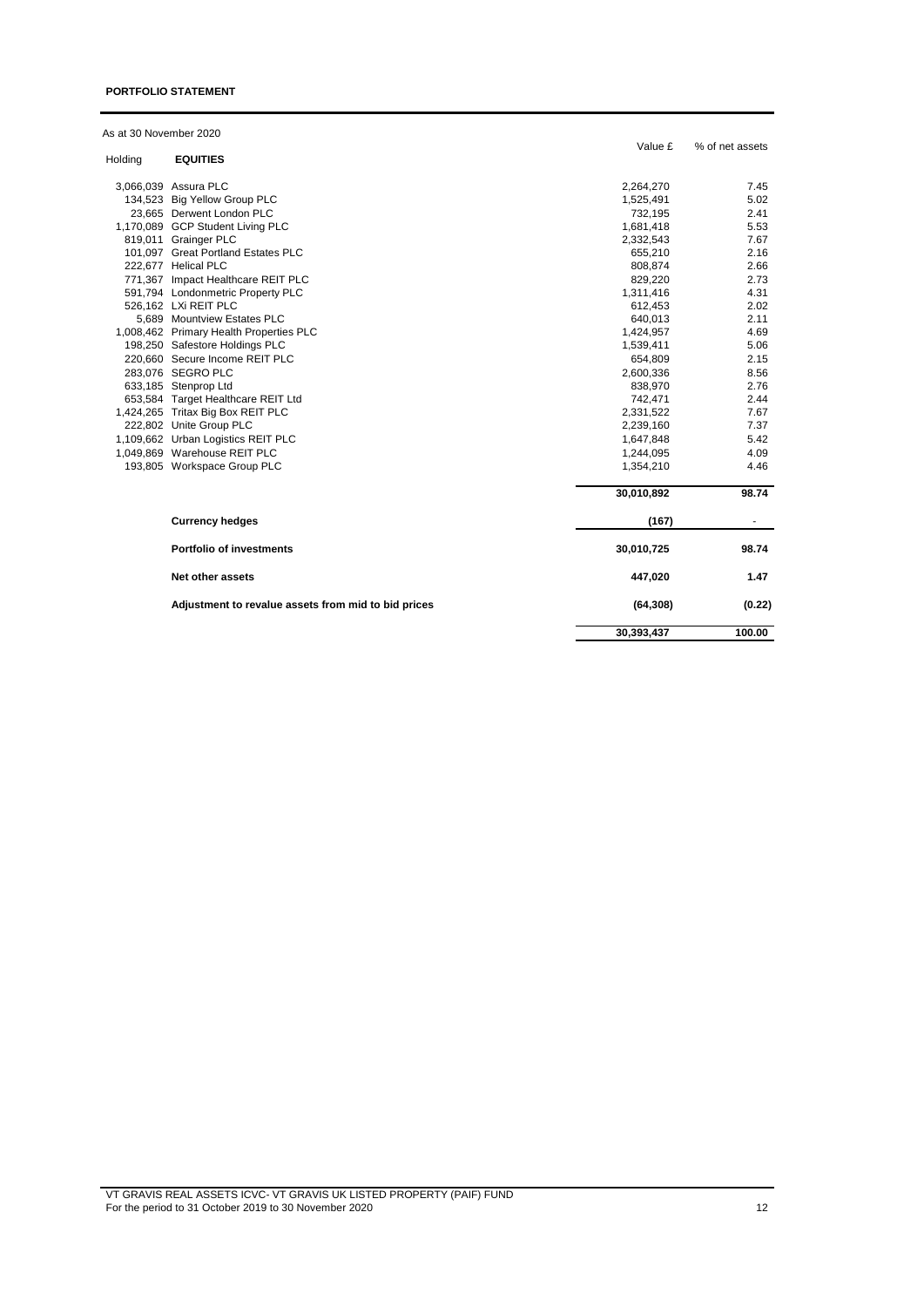|                                          | £          |
|------------------------------------------|------------|
| Total sales for the period (note 14)     | 5,400,982  |
| <b>Big Yellow Group PLC</b>              | 146,592    |
| Derwent London PLC                       | 80,766     |
| <b>GCP Student Living PLC</b>            | 124,054    |
| <b>Grainger PLC</b>                      | 308,149    |
| <b>Helical PLC</b>                       | 138,845    |
| Hansteen Holdings PLC*                   | 1,185,817  |
| Impact Healthcare REIT PLC               | 217,350    |
| Londonmetric Property PLC                | 250,282    |
| LXi REIT PLC                             | 101,727    |
| <b>Primary Health Properties PLC</b>     | 289,665    |
| Safestore Holdings PLC                   | 129,538    |
| Secure Income REIT PLC                   | 521,960    |
| <b>SEGRO PLC</b>                         | 137,775    |
| Tritax Big Box REIT PLC                  | 547,491    |
| Unite Group PLC                          | 633,591    |
| <b>Warehouse REIT PLC</b>                | 361,971    |
| Workspace Group PLC                      | 225,409    |
| Total purchases for the period (note 14) | 36,426,712 |
| Assura PLC                               | 2,327,142  |
| <b>Big Yellow Group PLC</b>              | 1,685,586  |
| Derwent London PLC                       | 939,176    |
| <b>GCP Student Living PLC</b>            | 2,028,250  |
| <b>Grainger PLC</b>                      | 2,606,625  |
| <b>Great Portland Estates PLC</b>        | 804,420    |
| Hansteen Holdings PLC                    | 1,055,838  |
| <b>Helical PLC</b>                       | 1,009,901  |
| Impact Healthcare REIT PLC               | 985,045    |
| Londonmetric Property PLC                | 1,629,770  |
| LXI REIT PLC                             | 769,317    |
| <b>Mountview Estates PLC</b>             | 638,604    |
| <b>Primary Health Properties PLC</b>     | 1,734,856  |
| Safestore Holdings PLC                   | 1,554,100  |
| Secure Income REIT PLC                   | 1,604,135  |
| SEGRO PLC                                | 2,588,771  |
| Stenprop Ltd                             | 728,451    |
| Target Healthcare REIT Ltd               | 752,192    |
| Tritax Big Box REIT PLC                  | 2,628,098  |
| Unite Group PLC                          | 2,972,382  |
| Urban Logistics REIT PLC                 | 1,252,255  |
| Urban Logistics REIT PLC*                | 280,881    |
| Warehouse REIT PLC                       | 1,485,609  |
| Workspace Group PLC                      | 2,365,308  |

The above transactions represent all sales and purchases during the period.

\* Corporate action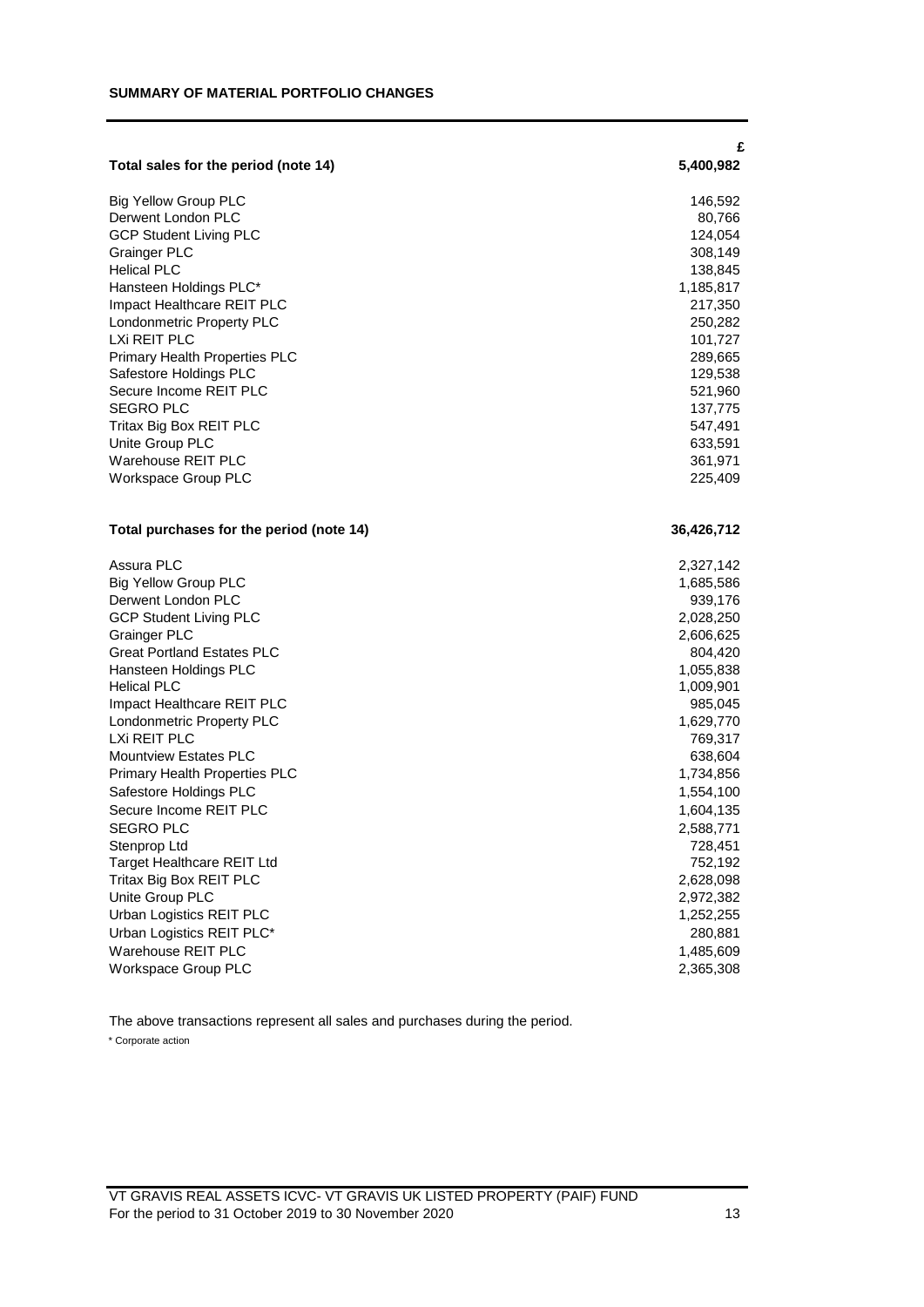### **STATEMENT OF TOTAL RETURN**

|                 | For the period ended 30 November 2020   |              |                                    |             |
|-----------------|-----------------------------------------|--------------|------------------------------------|-------------|
|                 |                                         | <b>Notes</b> | Period 31.10.2019 to<br>30.11.2020 |             |
|                 |                                         |              | £                                  | £           |
| Income          | Net capital losses                      | $\mathbf{2}$ |                                    | (1,082,897) |
|                 | Revenue                                 | 3            | 910,730                            |             |
| <b>Expenses</b> |                                         | 4            | (82, 495)                          |             |
|                 | Interest payable and similar charges    | 6            | (772)                              |             |
|                 | Net revenue before taxation             |              | 827,463                            |             |
| Taxation        |                                         | 5            | (126, 386)                         |             |
|                 | Net revenue after taxation              |              |                                    | 701,077     |
|                 | Total return before distributions       |              |                                    | (381, 820)  |
|                 | Finance costs: distributions            | 6            |                                    | (874, 302)  |
|                 | Changes in net assets attributable to   |              |                                    |             |
|                 | shareholders from investment activities |              |                                    | (1,256,122) |

### **STATEMENT OF CHANGES IN NET ASSETS ATTRIBUTABLE TO SHAREHOLDERS**

| For the period ended 30 November 2020                                                        | Period<br>31.10.2019 to<br>30.11.2020<br>£ |
|----------------------------------------------------------------------------------------------|--------------------------------------------|
| Opening net assets attributable to shareholders                                              |                                            |
| Amounts receivable on creation of shares                                                     | 38,452,438                                 |
| Amounts payable on redemption of shares                                                      | (7,545,390)                                |
| Retained distributions on accumulation shares                                                | 728,762                                    |
| Dilution levy                                                                                | 13,749                                     |
| Changes in net assets attributable to shareholders from<br>investment activities (see above) | (1,256,122)                                |
| Closing net assets attributable to shareholders                                              | 30,393,437                                 |

\*The Sub-fund launched on 31 October 2019 therefore no comparatives and the period is for longer than one year.

VT GRAVIS REAL ASSETS ICVC- VT GRAVIS UK LISTED PROPERTY (PAIF) FUND For the period to 31 October 2019 to 30 November 2020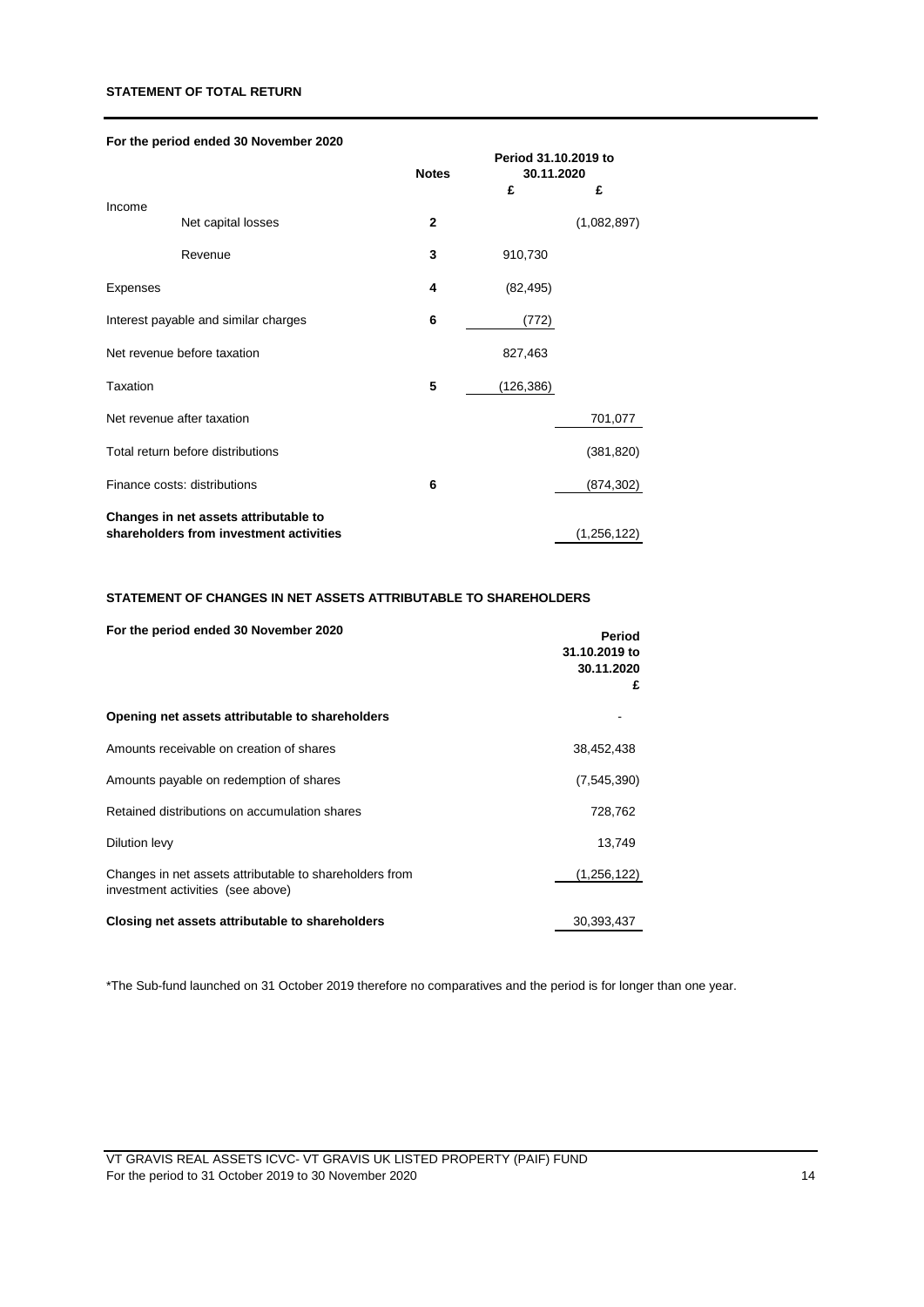| As at 30 November 2020                  | <b>Notes</b> | 30.11.2020 |            |
|-----------------------------------------|--------------|------------|------------|
|                                         |              | £          | £          |
| <b>FIXED ASSETS</b>                     |              |            |            |
| Investment assets                       |              |            | 29,946,584 |
| <b>CURRENT ASSETS</b>                   |              |            |            |
| <b>Debtors</b>                          | 7            | 600,681    |            |
| Cash and bank balances                  | 8            | 377,436    |            |
| <b>Total current assets</b>             |              |            | 978,117    |
| <b>Total assets</b>                     |              |            | 30,924,701 |
| <b>INVESTMENT LIABILITIES</b>           |              |            | (167)      |
| <b>CURRENT LIABILITIES</b>              |              |            |            |
| Distribution payable on income shares   |              | (43, 171)  |            |
| Creditors                               | 9            | (487,926)  |            |
| <b>Total current liabilities</b>        |              |            | (531,097)  |
| Net assets attributable to shareholders |              |            | 30,393,437 |

\*The Sub-fund launched on 31 October 2019 therefore no comparative period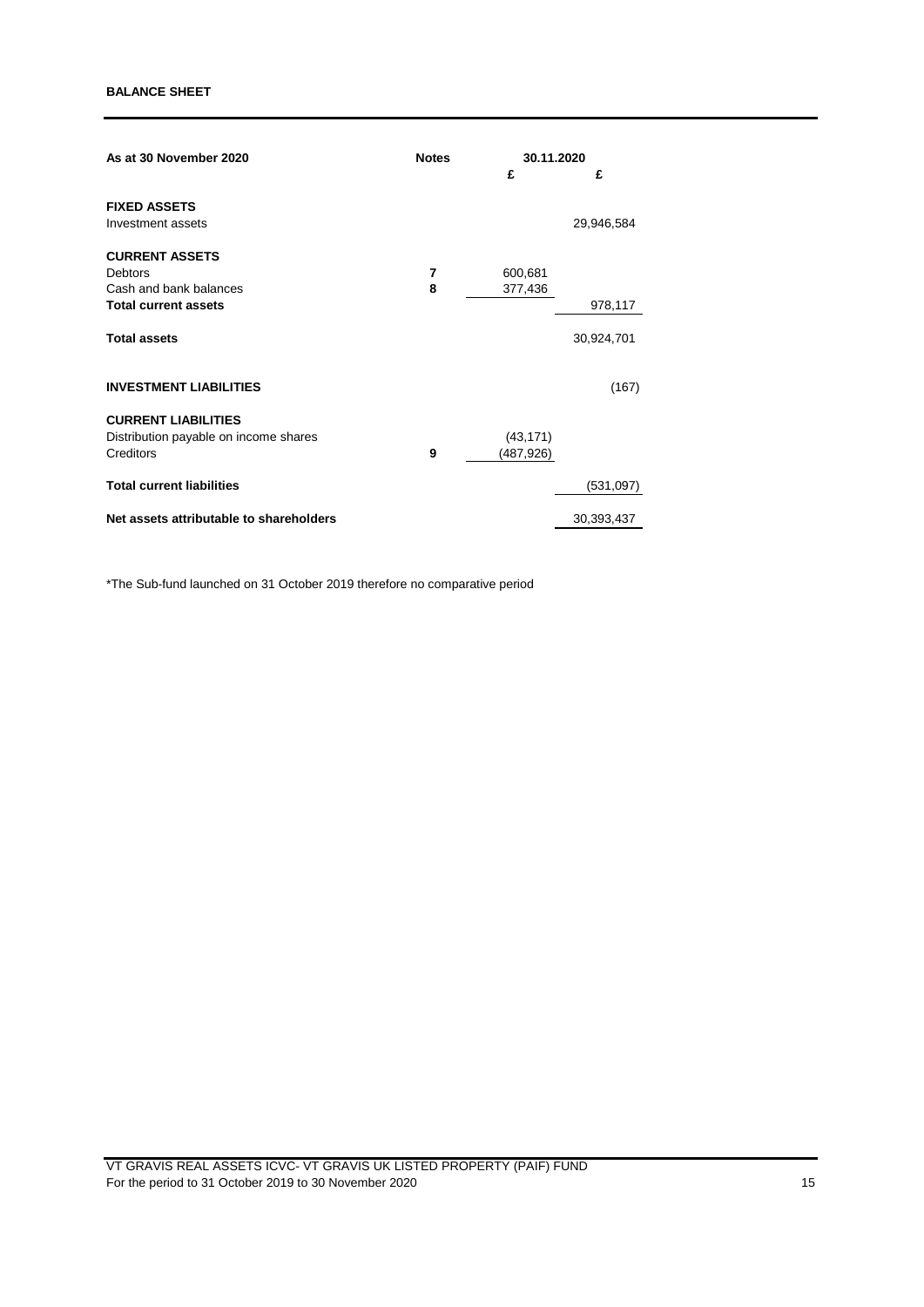#### **NOTES TO THE FINANCIAL STATEMENTS**

#### **1 Accounting policies**

The principal accounting policies, which have been applied in the current period are set out below:

(a) The financial statements have been prepared in compliance with FRS 102 and in accordance with the Statement of Recommended Practice for Authorised Funds (SORP) issued by the Investment Association (IA) in May 2014. The functional currency is Sterling.

(b) Dividends on equities and property income distributions are recognised when the security is quoted ex-dividend. Other revenue is accounted for on an accruals basis. The IM rebate is calculated and accrued for daily and recognised as capital each day. Equalisation received by the way of distributions from OEICs/unit trust investments is not included in revenue but is reflected as a reduction in the book cost of that investment.

(c) The ordinary element of stocks received in lieu of cash dividends is recognised as revenue of the Sub-fund, and where applicable is included in the distribution. In the case of enhanced stock dividend the value of the enhancement is treated as capital.

(d) Special dividends are treated as repayments of capital or revenue depending on the facts of each particular case.

(e) All expenses are accounted for on an accruals basis and are charged to the capital of the Sub-fund.

(f) Where the revenue from investments exceeds the expenses of the Sub-fund, quarterly distributions are allocated to all holders of income and accumulation shares.

(g) Quoted investments are valued at closing bid prices on the last business day of the accounting period

Collective investment schemes are valued at quoted bid prices for dual priced funds and at quoted prices for single priced funds, on the last business day of the accounting period, being 30 November 2020 at 12 noon.

(h) All transactions in foreign currencies are converted into Sterling at the rates of exchange ruling at the date of such transactions. Foreign currency assets and liabilities at the end of the accounting period are translated at the exchange rates at the closing valuation point on 30 November 2020.

(i) Deferred tax is recognised in respect of all timing differences that have originated but not reversed at the balance sheet date where transactions or events have occurred at that date that will result in an obligation to pay less or receive more tax. Deferred tax assets are recognised only to the extent that the ACD considers that it is more likely than not there will be taxable profits from which underlying timing differences can be deducted.

(j) In certain circumstances the ACD may charge a dilution levy on the sale or repurchase of shares. The levy, which is paid into the Sub-fund, is intended to cover certain charges not included in the bid market value of the Sub-fund, used in calculating the share price, which could have a diluting effect on the performance of the Sub-fund.

(k) Equalisation will be applied to the Sub-fund. An allocation of income to be made in respect of each share issued or sold by the ACD during an accounting period in respect of which that income allocation is made may include a capital sum ("income equalisation") representing the ACD's best estimate of the amount of income included in the price of that share.

VT GRAVIS REAL ASSETS ICVC- VT GRAVIS UK LISTED PROPERTY (PAIF) FUND For the period to 31 October 2019 to 30 November 2020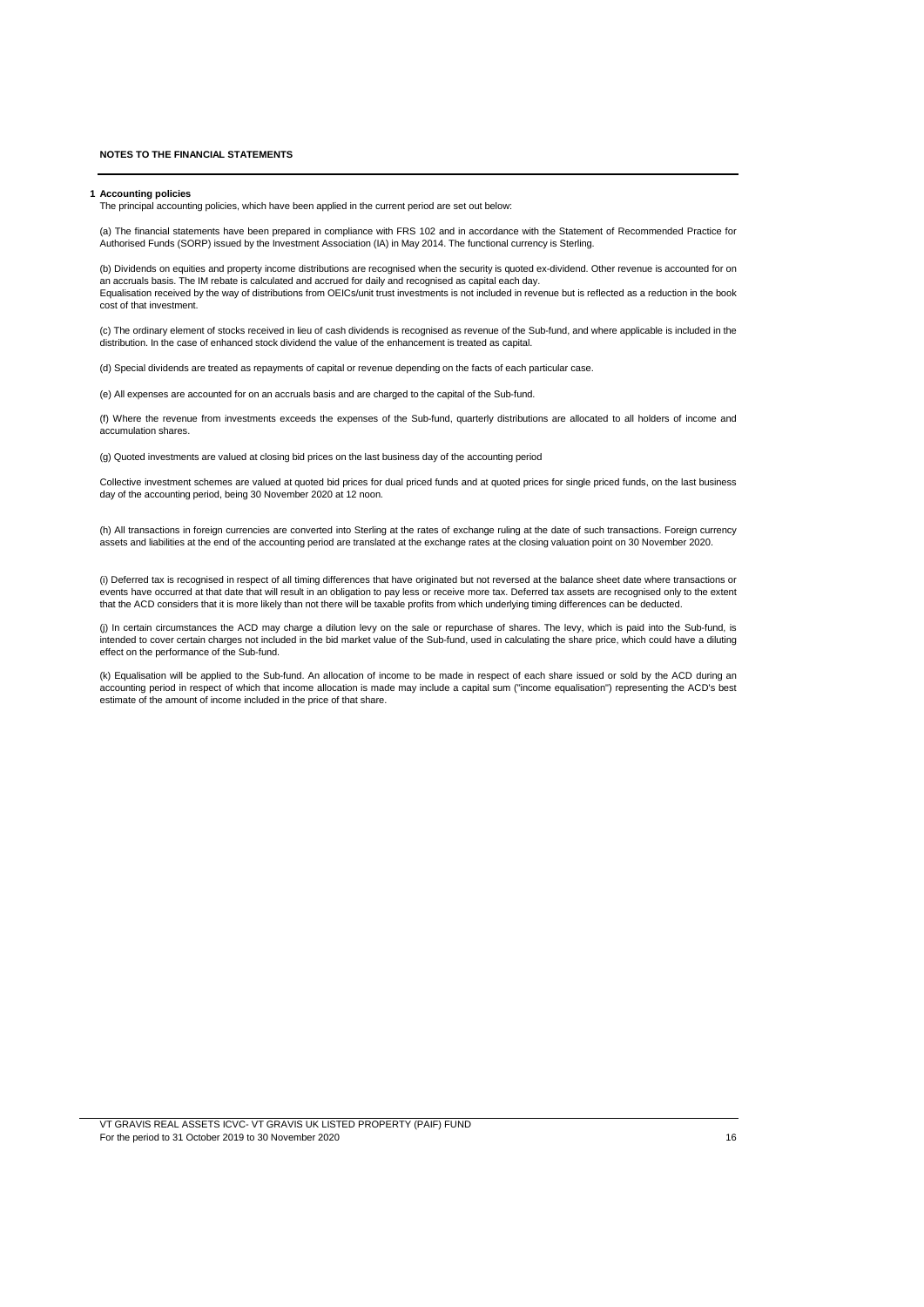| 2 Net capital losses                                                                                                               | 30.11.2020      |
|------------------------------------------------------------------------------------------------------------------------------------|-----------------|
| The net capital losses comprise:                                                                                                   | £               |
| Realised non-derivative securities losses                                                                                          | (1,661,223)     |
| Unrealised non-derivative securities gains                                                                                         | 582,076         |
| Currency hedge losses                                                                                                              | (1, 569)        |
| <b>Currency losses</b>                                                                                                             | (431)           |
| <b>Transaction charges</b>                                                                                                         | (1,750)         |
| Total net capital losses                                                                                                           | (1,082,897)     |
| 3 Revenue                                                                                                                          | 30.11.2020      |
|                                                                                                                                    | £               |
| UK ordinary dividends                                                                                                              | 195,534         |
| Property income distributions (PIDs)                                                                                               | 678,210         |
| Annual management charge rebate                                                                                                    | 35,626          |
| <b>Bank interest</b>                                                                                                               | 1,360           |
| Total revenue                                                                                                                      | 910,730         |
| 4 Expenses                                                                                                                         | 30.11.2020<br>£ |
| Payable to the Authorised Corporate Director,<br>associates of the Authorised Corporate Director,<br>and agents of either of them: |                 |
| ACD fee                                                                                                                            | 44,301          |
| Payable to the depositary, associates of the<br>depositary, and agents of either of them:                                          |                 |
| Depositary fee                                                                                                                     | 19,484          |
| Safe custody fee                                                                                                                   | 1,124           |
|                                                                                                                                    | 20,608          |
| Other expenses:                                                                                                                    |                 |
| Audit fee                                                                                                                          | 10,200          |
| FCA fee                                                                                                                            | 70              |
| Other fees                                                                                                                         | 7,316           |
|                                                                                                                                    | 17,586          |
| <b>Total expenses</b>                                                                                                              | 82,495          |
|                                                                                                                                    |                 |

VT GRAVIS REAL ASSETS ICVC- VT GRAVIS UK LISTED PROPERTY (PAIF) FUND For the period to 31 October 2019 to 30 November 2020 17 November 2020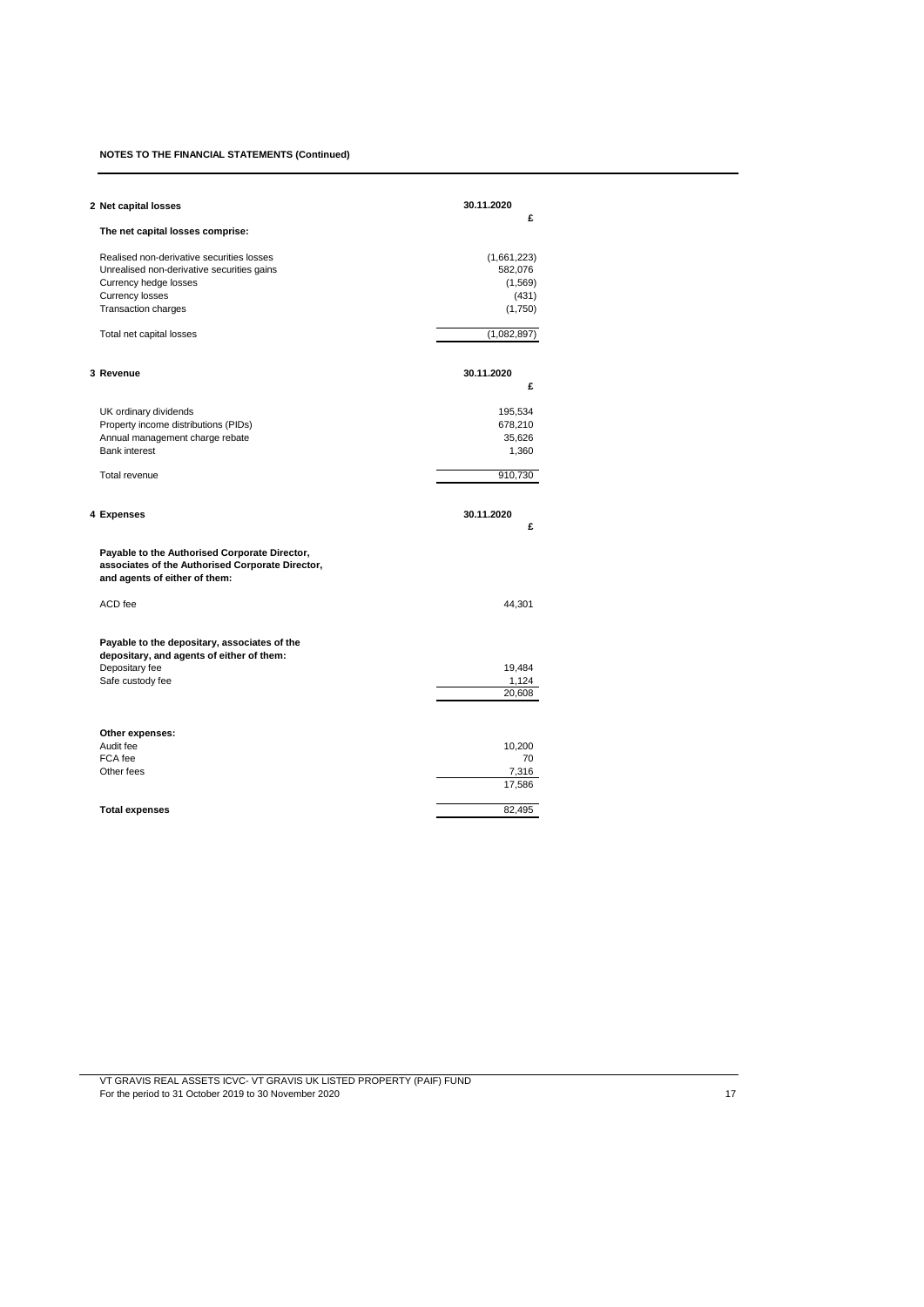| 5 Taxation                                              | 30.11.2020<br>£ |
|---------------------------------------------------------|-----------------|
| (a) Analysis of charge in the period                    |                 |
| Overseas tax withheld                                   |                 |
| UK corporation tax due                                  | 126,386         |
| Total tax charge for the period (note 5b)               | 126,386         |
| (b) Factors affecting current tax charge for the period |                 |
| The tax assessed for the period is lower than the       |                 |
| standard rate of corporation tax in the UK for an       |                 |
| open-ended investment company 20.00%                    |                 |
| The differences are explained below:                    |                 |
| Net revenue before UK corporation tax                   | 827,463         |
| Corporation tax at 20.00%                               | 165,493         |
| Effects of:                                             |                 |
| Revenue not subject to UK corporation tax               | (39, 107)       |
| Total tax charge for period (note 5a)                   | 126.386         |

### **(c) Provision for deferred taxation**

At 30 November 2020 there is a no potential deferred tax asset or liability.

| 6 Finance costs                                 | 30.11.2020 |
|-------------------------------------------------|------------|
|                                                 | £          |
| First interim distribution                      | 30,544     |
| Second interim distribution                     | 176,130    |
| Third interim distribution                      | 257,842    |
| Fourth interim distribution                     | 297,847    |
| Final distribution                              | 169,779    |
|                                                 | 932,142    |
| Add: Revenue deducted on cancellation of shares | 17,606     |
| Deduct: Revenue received on issue of shares     | (75, 446)  |
| Net distribution for the period                 | 874,302    |
| Interest                                        | 772        |
| Total finance costs                             | 875,074    |
| <b>Reconciliation of distributions</b>          |            |
| Net revenue after taxation                      | 701,077    |
| Expenses paid from capital less AMC rebate      | 46,839     |
| Expenses carried forward                        | 126,386    |
| Net distribution for the period                 | 874,302    |

VT GRAVIS REAL ASSETS ICVC- VT GRAVIS UK LISTED PROPERTY (PAIF) FUND<br>For the period to 31 October 2019 to 30 November 2020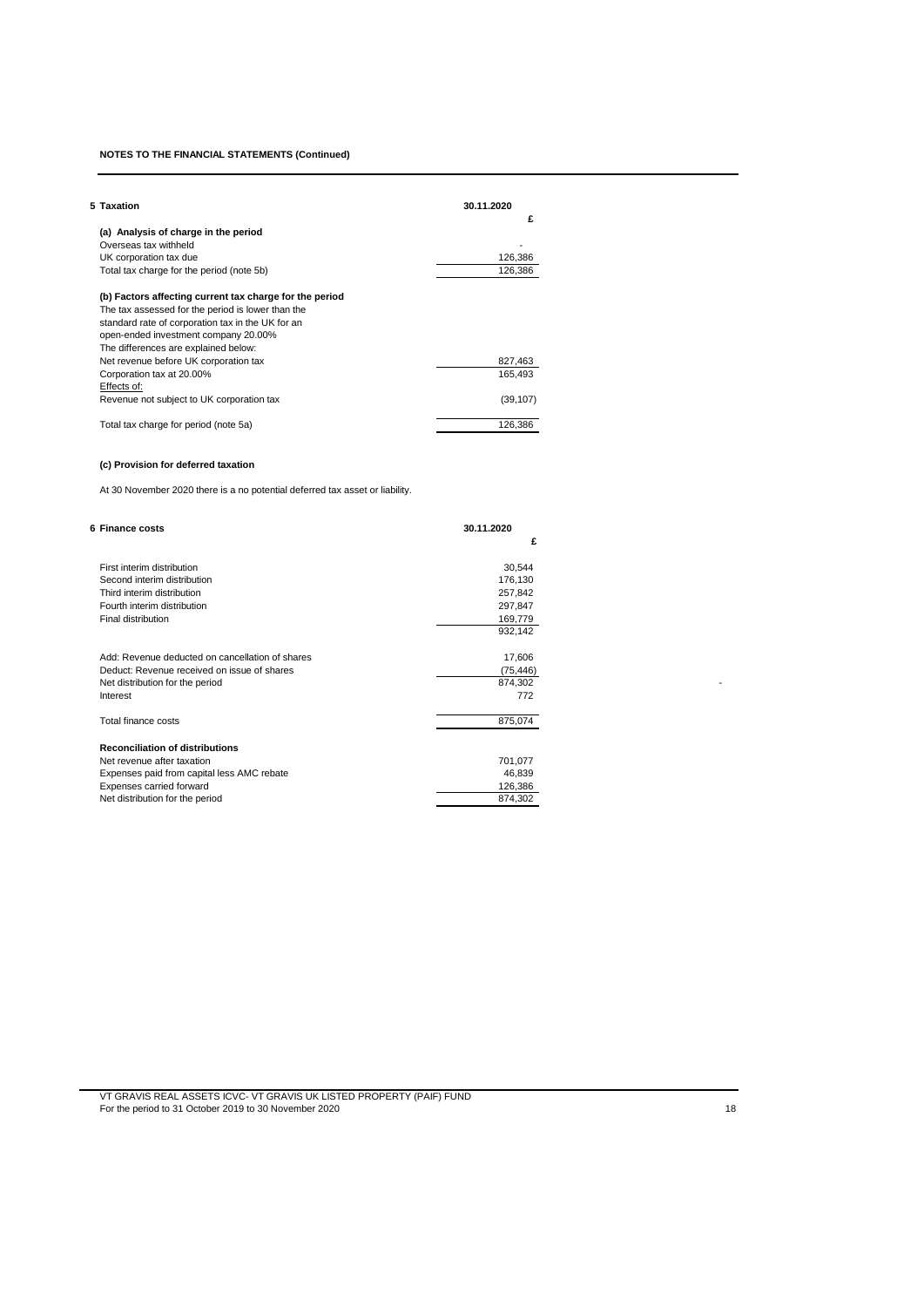| 7 Debtors                                                                                                                                                          |                                       | 30.11.2020<br>£                     |
|--------------------------------------------------------------------------------------------------------------------------------------------------------------------|---------------------------------------|-------------------------------------|
| UK ordinary dividends<br>Property income distributions (PIDs)<br>Income tax recoverable<br>Prepayments                                                             |                                       | 4,538<br>44,798<br>1,726<br>239     |
| Annual management charge rebate<br>Amounts receivable on subscriptions of shares                                                                                   |                                       | 35,626<br>513,754<br>600,681        |
| 8 Cash and bank balances                                                                                                                                           |                                       | 30.11.2020                          |
| <b>Bank balances</b>                                                                                                                                               |                                       | £<br>377,436                        |
| 9 Creditors                                                                                                                                                        |                                       | 30.11.2020<br>£                     |
| Amounts payable for redemption of shares                                                                                                                           |                                       | 34,701                              |
| Amounts payable on purchase of securities                                                                                                                          |                                       | 289,930                             |
| Amounts payable to the ACD, associates<br>of the ACD and agents of either of them:<br>ACD's periodic charge                                                        |                                       | 24,130                              |
| Amounts payable to the Depositary, associates of the Depositary and<br>agents of either of them:                                                                   |                                       |                                     |
| Depositary's fees<br>Transaction charges<br>Safe custody fees                                                                                                      |                                       | 1,525<br>204<br>456                 |
|                                                                                                                                                                    |                                       | 2,185                               |
| Audit fee<br>Other accrued expenses<br>UK corporation tax due<br><b>Total creditors</b>                                                                            |                                       | 10,200<br>394<br>126,386<br>487,926 |
| 10 Shares held                                                                                                                                                     |                                       |                                     |
| <b>Class A Net Income GBP</b>                                                                                                                                      |                                       |                                     |
| Opening units at 31.10.19<br>Units issued during the period<br>Units cancelled during the period<br>Units converted during the period<br>Closing units at 30.11.20 | 4,735,450<br>(406, 612)<br>4,328,838  |                                     |
| <b>Class A Net Accumulation GBP</b>                                                                                                                                |                                       |                                     |
| Opening units at 31.10.19<br>Units issued during the period<br>Units cancelled during the period<br>Units converted during the period<br>Closing units at 30.11.20 | 7,330,903<br>(1,643,011)<br>5,687,892 |                                     |
| <b>Class F Net Income GBP</b>                                                                                                                                      |                                       |                                     |
| Opening units at 31.10.19<br>Units issued during the period<br>Units cancelled during the period<br>Units converted during the period<br>Closing units at 30.11.20 | 3,752,159<br>(75, 732)<br>3,676,427   |                                     |

VT GRAVIS REAL ASSETS ICVC- VT GRAVIS UK LISTED PROPERTY (PAIF) FUND For the period to 31 October 2019 to 30 November 2020 19 November 2020 19 November 2019 19 November 2019 19 November 2019 19 November 2019 19 November 2019 19 November 2019 19 November 2019 19 November 2019 19 November 201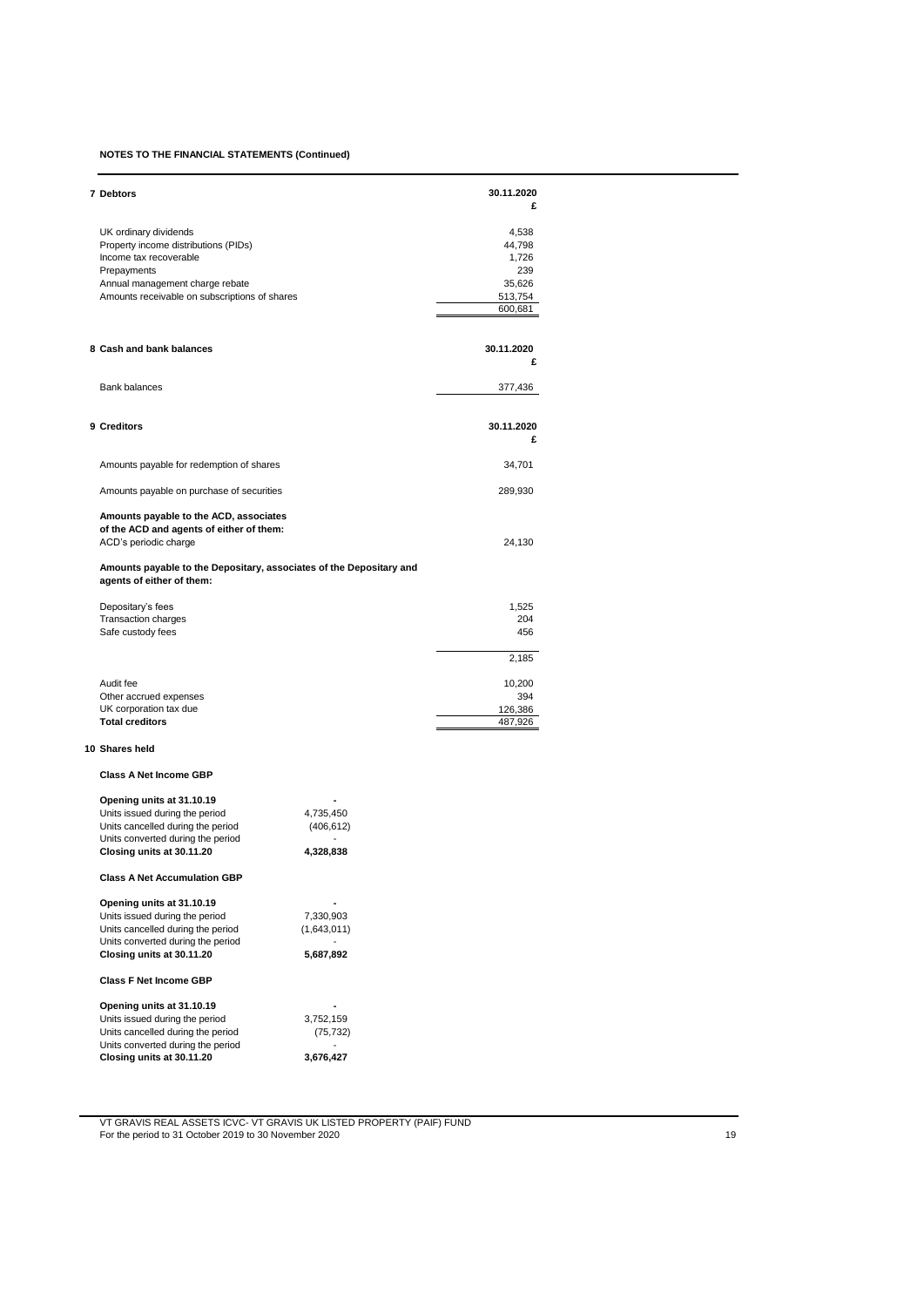#### **10 Shares held (continued)**

| <b>Class F Net Accumulation GBP</b>          |             |
|----------------------------------------------|-------------|
| Opening units at 31.10.19                    |             |
| Units issued during the period               | 22,955,204  |
| Units cancelled during the period            | (5,939,437) |
| Units converted during the period            |             |
| Closing units at 30.11.20                    | 17,015,767  |
| <b>Class F Net Accumulation EUR (Hedged)</b> |             |
| Opening units at 02.04.20                    |             |
| Units issued during the period               | 54,422      |
| Units cancelled during the period            |             |
| Units converted during the period            |             |
| Closing units at 30.11.20                    | 54,422      |
| <b>Class F Net Accumulation USD (Hedged)</b> |             |
|                                              |             |
| Opening units at 02.04.20                    |             |
| Units issued during the period               | 39,064      |
| Units cancelled during the period            |             |
| Units converted during the period            |             |
| Closing units at 30.11.20                    | 39.064      |

#### **11 Risk management policies**

In pursuing its investment objective as stated on page 1, the Sub-fund holds a number of financial instruments. The Sub-fund's financial instruments other than derivatives, comprise securities and other investments, cash balances, debtors and creditors that arise directly from its operations, for example, in respect of sales and purchases awaiting settlement, amounts receivable for issues and payable for redemptions and debtors for accrued revenue. The main risks arising from the Sub-fund's financial instruments, those of its underlying holdings and the ACD's policies for managing these risks are summarised below. These policies have been applied throughout the period.

#### **Credit risk**

Credit risk is the risk that a counterparty may be unable or unwilling to make a payment or fulfil contractual obligations. This may be in terms of an actual default or by deterioration in a counterparty's credit quality.

Certain transactions in securities that the Sub-fund enters into expose it to the risk that the counterparty will not deliver the investment for a purchase, or cash for a sale after the Sub-fund has fulfilled its responsibilities. The Sub-fund only buys and sells investments through brokers which have been approved by the ACD as acceptable counterparties and fund management companies. In addition, limits are set to the exposure to any individual broker that may exist at any time and changes in brokers' financial ratings are reviewed. Credit risk also arises on cash held within financial institutions. Credit risk on cash balances is mitigated by ensuring that cash is held with financial institutions that are at least investment grade credit related.

#### **Interest rate risk**

Interest rate risk is the risk that the value of the Sub-fund's investments will fluctuate as a result of interest rate changes. The amount of revenue receivable from bank balances or payable on bank overdrafts and on investment in bonds will be affected by fluctuations in interest rate. At the period end, the Sub-fund held cash and bank balances of £377,436.

#### **Foreign currency risk**

Foreign currency risk is the risk that the sterling value of investments will fluctuate as a result of exchange rate movements. Assets denominated in currencies other than sterling will provide direct exposure to currency risk as a consequence of the movement in foreign exchange rates when calculating the sterling equivalent value.

Where the Sub-fund invests in non-sterling assets, the Investment Adviser allows for the foreign currency risk when considering whether to invest and does not seek to hedge this risk.

**30.11.20**

This risk is not actively managed.

The table below shows the direct foreign currency risk profile:

| £          |
|------------|
| (89)       |
| 3          |
| (86)       |
| 30,393,523 |
| 30,393,437 |
|            |

#### **Leverage**

The Sub-fund did not employ any significant leverage during the current period.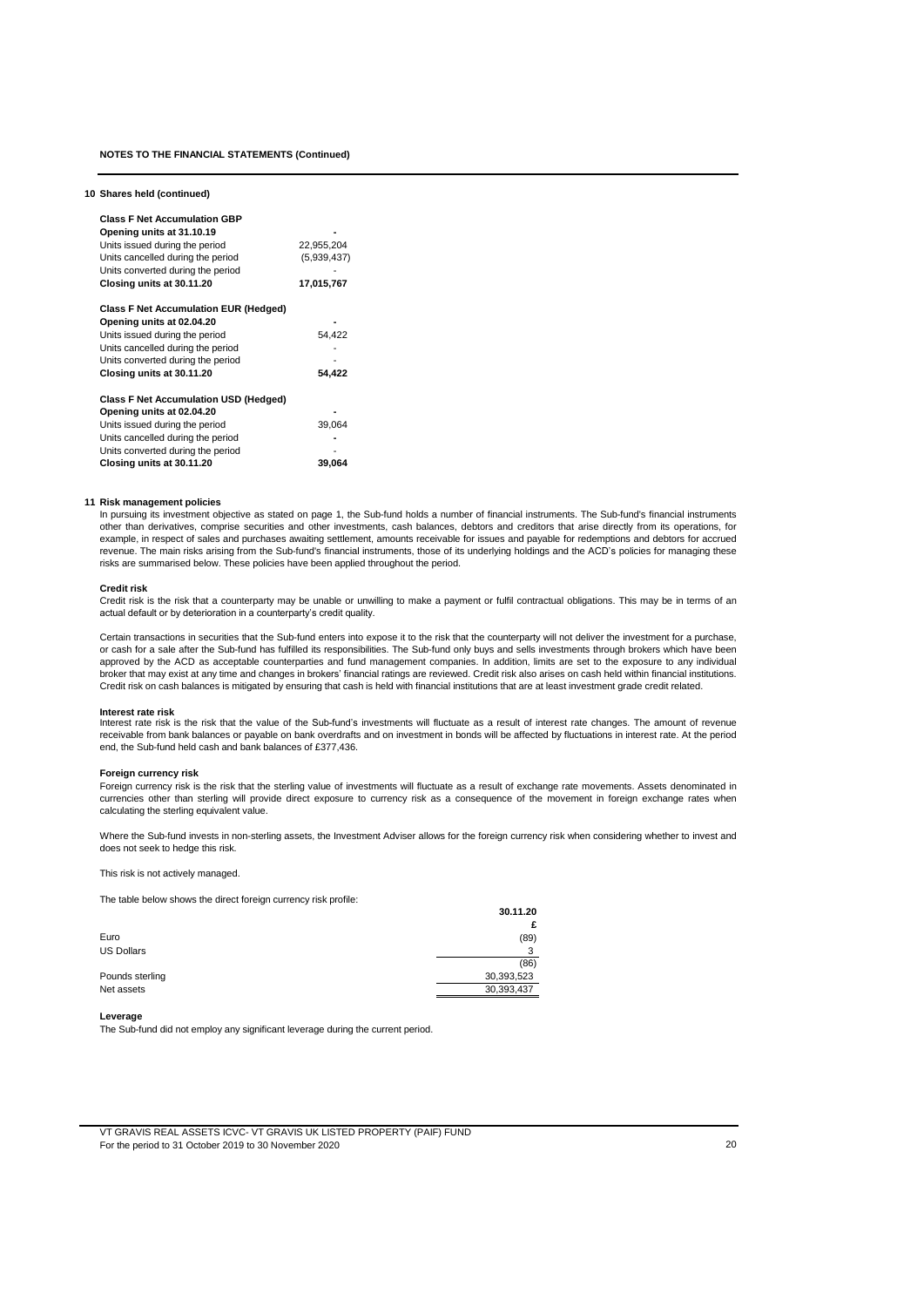#### **11 Risk management policies (continued)**

#### **Liquidity risk**

The Sub-fund's assets comprise mainly of readily realisable securities. The main liability of the Sub-fund is the redemption of any shares that the investors wish to sell. Assets of the Sub-fund may need to be sold if insufficient cash is available to finance such redemptions.

All financial liabilities are payable in one year or less, or on demand.

#### **Market price risk**

Market price risk is the risk that the value of the Sub-fund's financial instruments will fluctuate as a result of changes in market prices caused by factors other than interest rate or foreign currency movement. Market price risk arises primarily from uncertainty about the future prices of financial instruments that the Sub-fund holds.

Market price risk represents the potential loss the Sub-fund may suffer through holding market positions in the face of price movements. The Subfund's investment portfolio is exposed to price fluctuations, which are monitored by the ACD in pursuance of the investment objective and policy. The<br>risk is generally regarded as consisting of two elements – stock specifi excessive exposure to one particular issuer can limit stock specific risk. Subject to compliance with the investment objective, spreading exposure across a broad range of global stocks can mitigate market risk.

A 10% increase in the value of the Sub-fund's portfolio would have the effect of increasing the return and net assets by £2,994,658. A 10% decrease would have an equal and opposite effect.

#### **Fair value disclosure**

The fair value hierarchy is intended to prioritise the inputs that are used to measure the fair value of assets and liabilities. The highest priority is given to quoted prices and the lowest priority to un-observable inputs. The criteria applied to the fair values levels in these financial statements are as follows:

A Fair value based on a quoted price for an identical instrument in an active market

B Fair value based on the price of a recent transaction for an identical instrument

C1 Fair value based on a valuation technique using observable market data

C2 Fair value based on a valuation technique that relies significantly on non-observable market data

|                                                             | Assets   | Liabilities |
|-------------------------------------------------------------|----------|-------------|
|                                                             | (E000's) | (E000's)    |
| A Quoted prices for identical instruments in active markets | 29.947   |             |

#### **12 Contingent assets and liabilities**

At 30 November 2020, the Sub-fund had no contingent liabilities or commitments.

#### **13 Post balance sheet events**

As indicated in the accounting policies in Note 1, the investments have been valued at the closing valuation point on 30 November 2020. Since that date, the Sub-fund's quoted price has moved as follows for each share class:

| <b>Share Class</b>     | Price (GBp) at 30 Nov 2020  | Price (GBp) at 30 Mar 2021  |
|------------------------|-----------------------------|-----------------------------|
| Net A Income GBP       | 96.3837                     | 99.7783                     |
| Net A Accumulation GBP | 99.6450                     | 103.7351                    |
| Net F Income GBP       | 97.1395                     | 100.7786                    |
| Net F Accumulation GBP | 100.3974                    | 104.7493                    |
|                        | Price (EURc) at 30 Nov 2020 | Price (EURc) at 30 Mar 2021 |
| Net F Accumulation EUR | 117.1391                    | 122.1505                    |
|                        | Price (USDc) at 30 Nov 2020 | Price (USDc) at 30 Mar 2021 |
| Net F Accumulation USD | 117.5009                    | 123.0407                    |

VT GRAVIS REAL ASSETS ICVC- VT GRAVIS UK LISTED PROPERTY (PAIF) FUND For the period to 31 October 2019 to 30 November 2020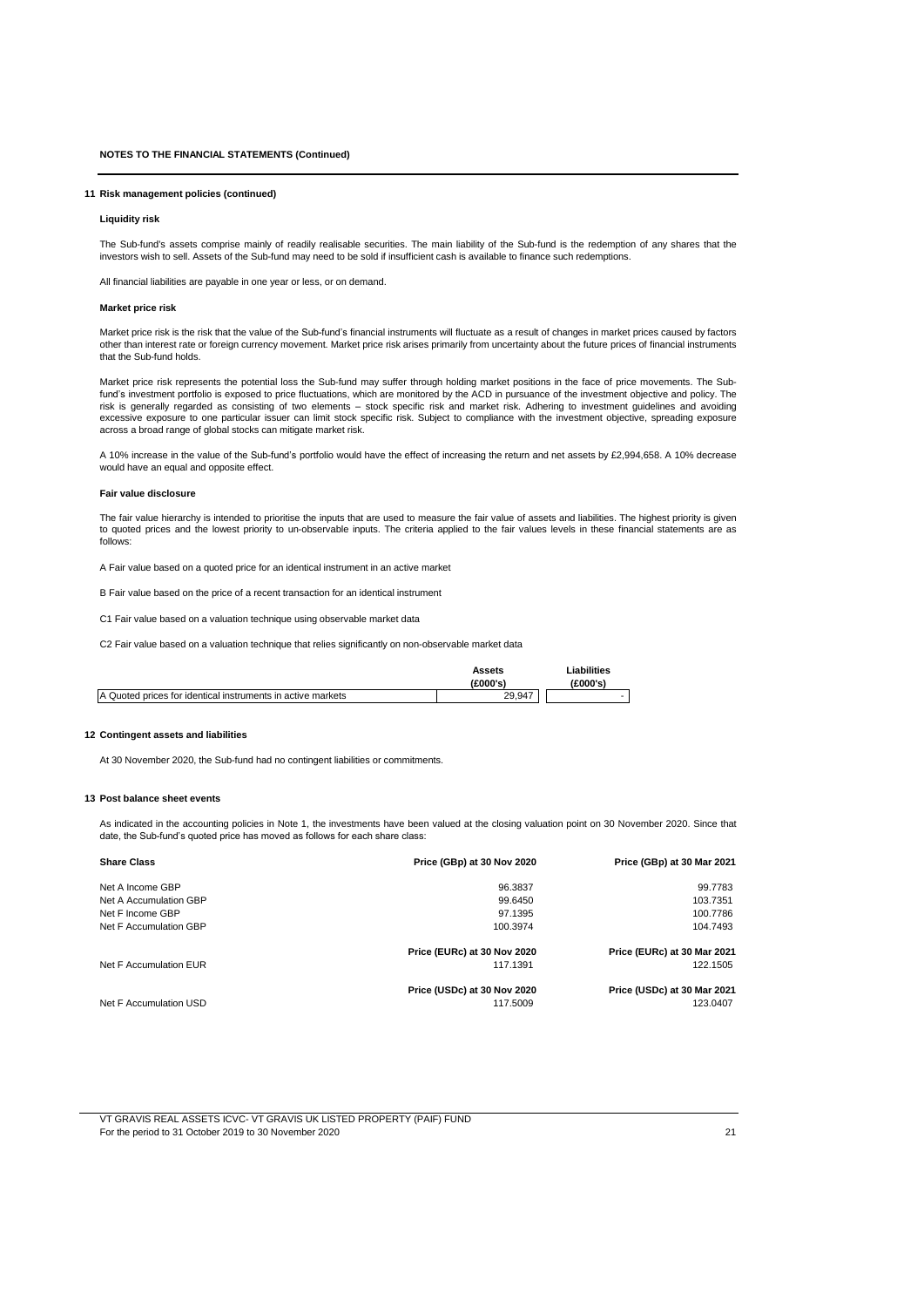### **14 Direct transaction costs**

|                                                  | Period 01.11.2019 to 30.11.2020 |       |
|--------------------------------------------------|---------------------------------|-------|
|                                                  | £                               | %     |
| Analysis of total purchase costs                 |                                 |       |
| Purchases in the period before transaction costs | 36,261,146                      |       |
| Commissions                                      | 16,706                          | 0.05% |
| Taxes & levies                                   | 148,860                         | 0.41% |
| Total purchase costs                             | 165,566                         | 0.46% |
| Total purchase including transaction costs       | 36,426,712                      |       |
|                                                  | Period 01.11.2019 to 30.11.2020 |       |
|                                                  | £                               | %     |
| Analysis of total sale costs                     |                                 |       |
|                                                  |                                 |       |
| Sales in period before transaction costs         | 5,403,108                       |       |
| Commissions                                      | (2, 109)                        | 0.04% |
| Taxes & levies                                   | (17)                            | 0.00% |
| Total sales costs                                | (2, 126)                        | 0.04% |

The following represents the total of each type of transaction cost, expressed as a percentage of the Sub-fund's average net asset value in the period:

|                | 2020<br>£ | % of average<br>net asset value |
|----------------|-----------|---------------------------------|
| Commissions    | 18.815    | 0.06%                           |
| Taxes & levies | 148.877   | 0.49%                           |
|                | 167.692   | 0.55%                           |

VT GRAVIS REAL ASSETS ICVC- VT GRAVIS UK LISTED PROPERTY (PAIF) FUND For the period to 31 October 2019 to 30 November 2020 22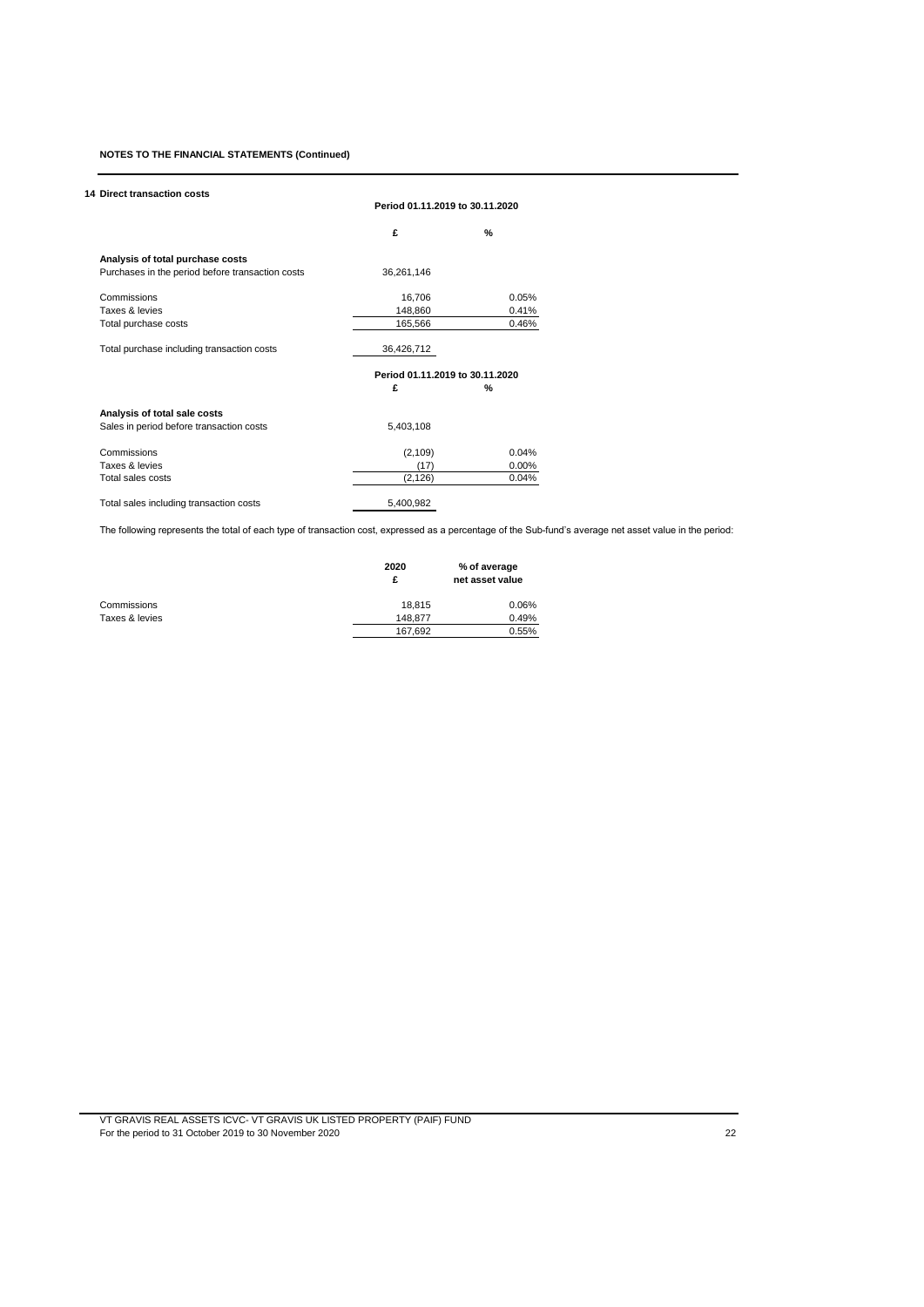### **Final distributions in pence per share for all share classes**

Group 1: Shares purchased prior to 28 August 2020

Group 2 : Shares purchased on or after 28 August 2020 and on or before 30 November 2020

| Payment  | Unit    | Share            | <b>Net</b> | Equalisation | <b>Distribution</b> |
|----------|---------|------------------|------------|--------------|---------------------|
| date     | type    | Class            | revenue    |              | paid / allocated    |
|          |         |                  | 2020       | 2020         | 2020                |
|          |         |                  |            |              |                     |
| 31.12.20 | group 1 | A Net Income GBP | 0.5376p    |              | 0.5376p             |
| 31.12.20 | group 2 | A Net Income GBP | 0.2435p    | 0.2941p      | 0.5376p             |
|          |         |                  |            |              |                     |
| 31.12.20 | group 1 | A Net Acc GBP    | 0.5526p    |              | 0.5526p             |
| 31.12.20 | group 2 | A Net Acc GBP    | 0.2370p    | 0.3156p      | 0.5526p             |
|          |         |                  |            |              |                     |
| 31.12.20 | group 1 | F Net Income GBP | 0.5413p    |              | 0.5413p             |
| 31.12.20 | group 2 | F Net Income GBP | 0.0970p    | 0.4443p      | 0.5413p             |
|          |         |                  |            |              |                     |
| 31.12.20 | group 1 | F Net Acc GBP    | 0.5564p    |              | 0.5564p             |
| 31.12.20 | group 2 | F Net Acc GBP    | 0.2117p    | 0.3447p      | 0.5564p             |
|          |         |                  |            |              |                     |
| 31.12.20 | group 1 | F Net Acc EUR    | 0.5796c    |              | 0.5796c             |
| 31.12.20 | group 2 | F Net Acc EUR    | 0.2292c    | 0.3504c      | 0.5796c             |
|          |         |                  |            |              |                     |
| 31.12.20 | group 1 | F Net Acc USD    | 0.4734c    |              | 0.4734c             |
| 31.12.20 | group 2 | F Net Acc USD    | 0.1453c    | 0.3281c      | 0.4734c             |

### **Interim distributions in pence per share for all share classes**

Group 1: Shares purchased prior to 29 May 2020

Group 2 : Shares purchased on or after 28 May 2020 and on or before 28 August 2020

| Payment  | Unit    | Share            | <b>Net</b> | Equalisation | <b>Distribution</b> |
|----------|---------|------------------|------------|--------------|---------------------|
| date     | type    | Class            | revenue    |              | paid / allocated    |
|          |         |                  | 2020       | 2020         | 2020                |
|          |         |                  |            |              |                     |
| 30.09.20 | group 1 | A Net Income GBP | 1.0303p    |              | 1.0303p             |
| 30.09.20 | group 2 | A Net Income GBP | 0.5581p    | 0.4722p      | 1.0303p             |
|          |         |                  |            |              |                     |
| 30.09.20 | group 1 | A Net Acc GBP    | 1.0478p    |              | 1.0478p             |
| 30.09.20 | group 2 | A Net Acc GBP    | 0.5603p    | 0.4875p      | 1.0478p             |
|          |         |                  |            |              |                     |
| 30.09.20 | group 1 | F Net Income GBP | 1.0355p    |              | 1.0355p             |
| 30.09.20 | group 2 | F Net Income GBP | 0.5864p    | 0.4491p      | 1.0355p             |
|          |         |                  |            |              |                     |
| 30.09.20 | group 1 | F Net Acc GBP    | 1.0529p    |              | 1.0529p             |
| 30.09.20 | group 2 | F Net Acc GBP    | 0.9201p    | 0.1328p      | 1.0529p             |
|          |         |                  |            |              |                     |
| 30.09.20 | group 1 | F Net Acc EUR    | 1.1081c    |              | 1.1081c             |
| 30.09.20 | group 2 | F Net Acc EUR    | 1.1081c    |              | 1.1081c             |
|          |         |                  |            |              |                     |
| 30.09.20 | group 1 | F Net Acc USD    | 0.9681c    |              | 0.9681c             |
| 30.09.20 | group 2 | F Net Acc USD    | 0.9681c    |              | 0.9681c             |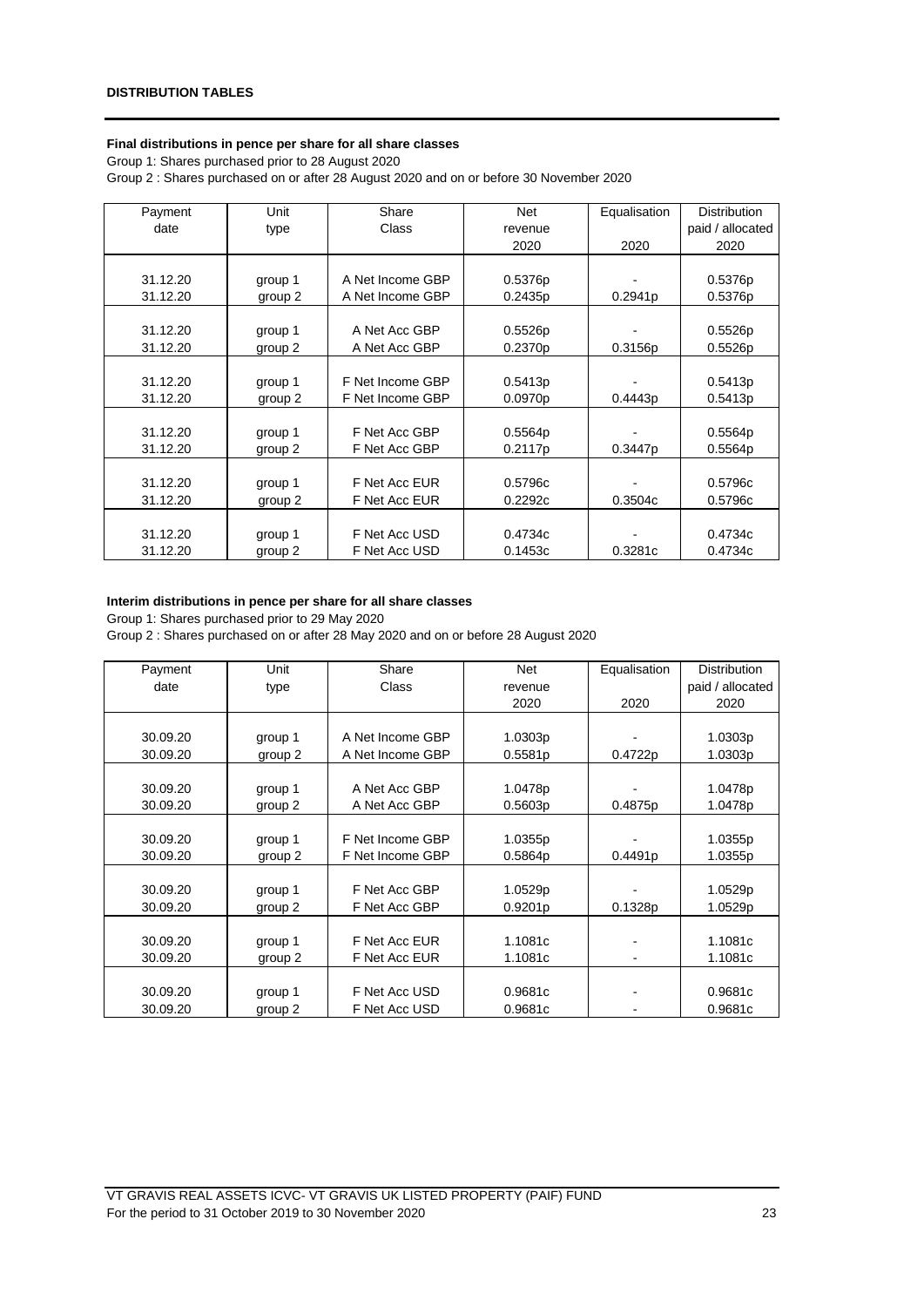### **Interim distributions in pence per share for all share classes**

Group 1: Shares purchased prior to 28 February 2020

Group 2 : Shares purchased on or after 28 February 2020 and on or before 29 May 2020

| Payment  | Unit    | Share            | <b>Net</b> | Equalisation | Distribution     |
|----------|---------|------------------|------------|--------------|------------------|
| date     | type    | Class            | revenue    |              | paid / allocated |
|          |         |                  | 2020       | 2020         | 2020             |
|          |         |                  |            |              |                  |
| 30.06.20 | group 1 | A Net Income GBP | 0.8302p    |              | 0.8302p          |
| 30.06.20 | group 2 | A Net Income GBP | 0.4002p    | 0.4300p      | 0.8302p          |
|          |         |                  |            |              |                  |
| 30.06.20 | group 1 | A Net Acc GBP    | 0.8372p    |              | 0.8372p          |
| 30.06.20 | group 2 | A Net Acc GBP    | 0.5533p    | 0.2839p      | 0.8372p          |
|          |         |                  |            |              |                  |
| 30.06.20 | group 1 | F Net Income GBP | 0.8331p    |              | 0.8331p          |
| 30.06.20 | group 2 | F Net Income GBP | 0.3319p    | 0.5012p      | 0.8331p          |
|          |         |                  |            |              |                  |
| 30.06.20 | group 1 | F Net Acc GBP    | 0.8397p    |              | 0.8397p          |
| 30.06.20 | group 2 | F Net Acc GBP    | 0.3840p    | 0.4557p      | 0.8397p          |
|          |         |                  |            |              |                  |
| 30.06.20 | group 1 | F Net Acc EUR    | 0.3826c    |              | 0.3826c          |
| 30.06.20 | group 2 | F Net Acc EUR    | 0.3826c    |              | 0.3826c          |
|          |         |                  |            |              |                  |
| 30.06.20 | group 1 | F Net Acc USD    | 0.3514c    |              | 0.3514c          |
| 30.06.20 | group 2 | F Net Acc USD    | 0.3514c    |              | 0.3514c          |

### **Interim distributions in pence per share for all share classes**

Group 1: Shares purchased prior to 29 November 2019

`

Group 2 : Shares purchased on or after 29 November 2019 and on or before 28 February 2020

| Payment  | Unit    | Share            | <b>Net</b> | Equalisation | <b>Distribution</b> |
|----------|---------|------------------|------------|--------------|---------------------|
| date     | type    | Class            | revenue    |              | paid / allocated    |
|          |         |                  | 2020       | 2020         | 2020                |
|          |         |                  |            |              |                     |
| 31.03.20 | group 1 | A Net Income GBP | 0.6520p    |              | 0.6520p             |
| 31.03.20 | group 2 | A Net Income GBP | 0.2560p    | 0.3960p      | 0.6520p             |
|          |         |                  |            |              |                     |
| 31.03.20 | group 1 | A Net Acc GBP    | 0.6530p    |              | 0.6530p             |
| 31.03.20 | group 2 | A Net Acc GBP    | 0.1621p    | 0.4909p      | 0.6530p             |
|          |         |                  |            |              |                     |
| 31.03.20 | group 1 | F Net Income GBP | 0.6529p    |              | 0.6529p             |
| 31.03.20 | group 2 | F Net Income GBP | 0.0099p    | 0.6430p      | 0.6529p             |
|          |         |                  |            |              |                     |
| 31.03.20 | group 1 | F Net Acc GBP    | 0.6539p    |              | 0.6539p             |
| 31.03.20 | group 2 | F Net Acc GBP    | 0.3895p    | 0.2644p      | 0.6539p             |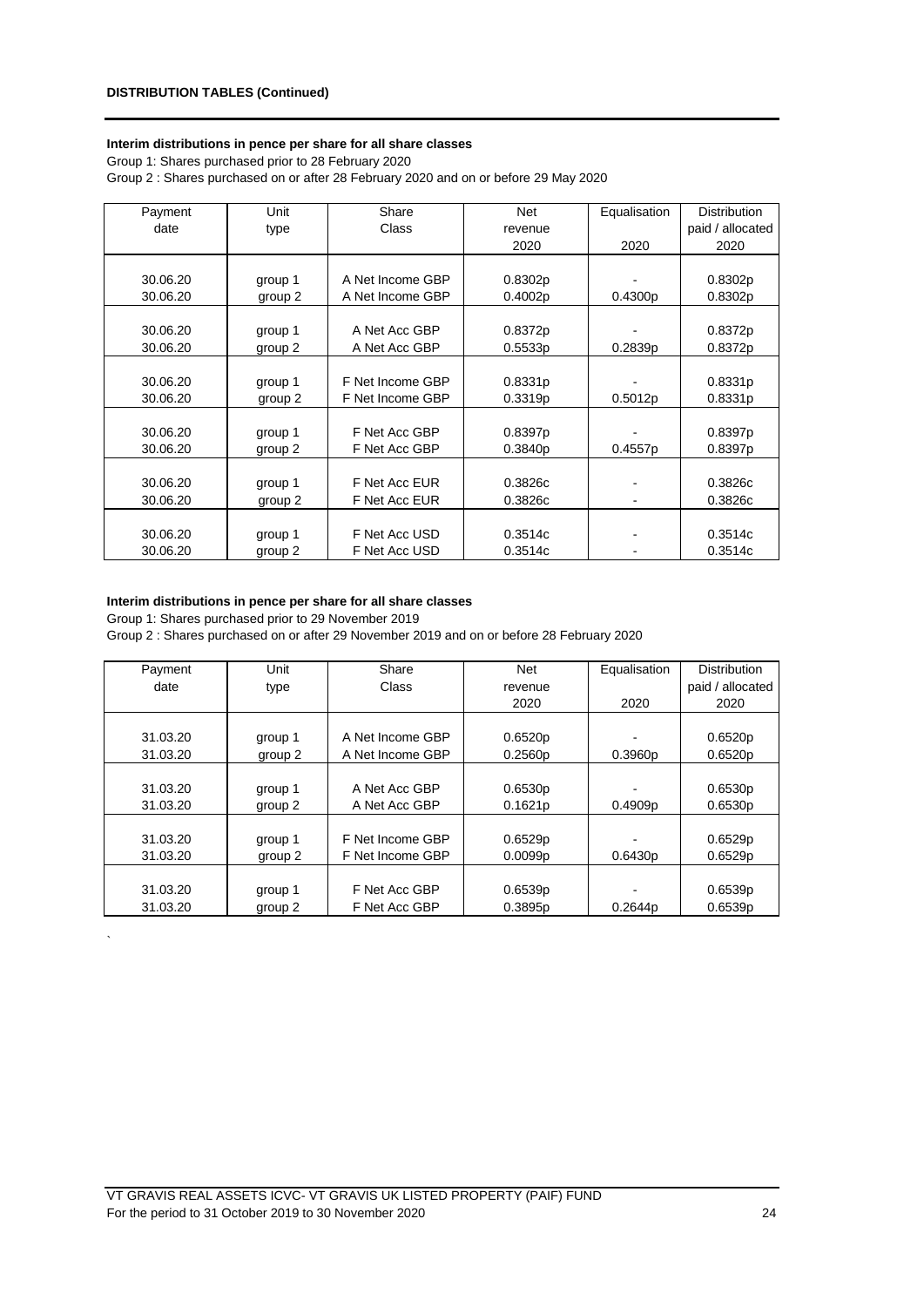### **Interim distributions in pence per share for all share classes**

Group 1: Shares purchased prior to 31 October 2019 Group 2 : Shares purchased on or after 31 October 2019 and on or before 29 November 2019

| Payment  | Unit    | Share            | <b>Net</b> | Equalisation        | <b>Distribution</b> |
|----------|---------|------------------|------------|---------------------|---------------------|
| date     | type    | Class            | revenue    |                     | paid / allocated    |
|          |         |                  | 2019       | 2019                | 2019                |
|          |         |                  |            |                     |                     |
| 31.12.19 | group 1 | A Net Income GBP | 0.1556p    |                     | 0.1556p             |
| 31.12.19 | group 2 | A Net Income GBP | 0.1441p    | 0.0115p             | 0.1556p             |
|          |         |                  |            |                     |                     |
| 31.12.19 | group 1 | A Net Acc GBP    | 0.1556p    |                     | 0.1556p             |
| 31.12.19 | group 2 | A Net Acc GBP    | 0.1278p    | 0.0278p             | 0.1556p             |
|          |         |                  |            |                     |                     |
| 31.12.19 | group 1 | F Net Income GBP | 0.1557p    |                     | 0.1557p             |
| 31.12.19 | group 2 | F Net Income GBP | 0.1507p    | 0.0050p             | 0.1557p             |
|          |         |                  |            |                     |                     |
| 31.12.19 | group 1 | F Net Acc GBP    | 0.1557p    |                     | 0.1557p             |
| 31.12.19 | group 2 | F Net Acc GBP    | 0.1016p    | 0.0541 <sub>p</sub> | 0.1557p             |

### **EQUALISATION**

Equalisation applies only to shares purchased during the distribution period (Group 2 shares). It represents the accrued revenue included in the purchase price of the shares. It is returned with the distribution as a capital repayment. It is not liable to income tax but must be deducted from the cost of the shares for capital gains tax purposes.

### **Information for corporate shareholders**

A corporate shareholder receives the distribution shown on the voucher enclosed with this report as follows:

i) 22.34% of the total dividend allocation together with the tax credit is received as franked investment income. ii) 77.66% of the dividend allocation is received as an annual payment received after deduction of income tax at the lower rate and is liable to corporation tax. It is not franked investment income.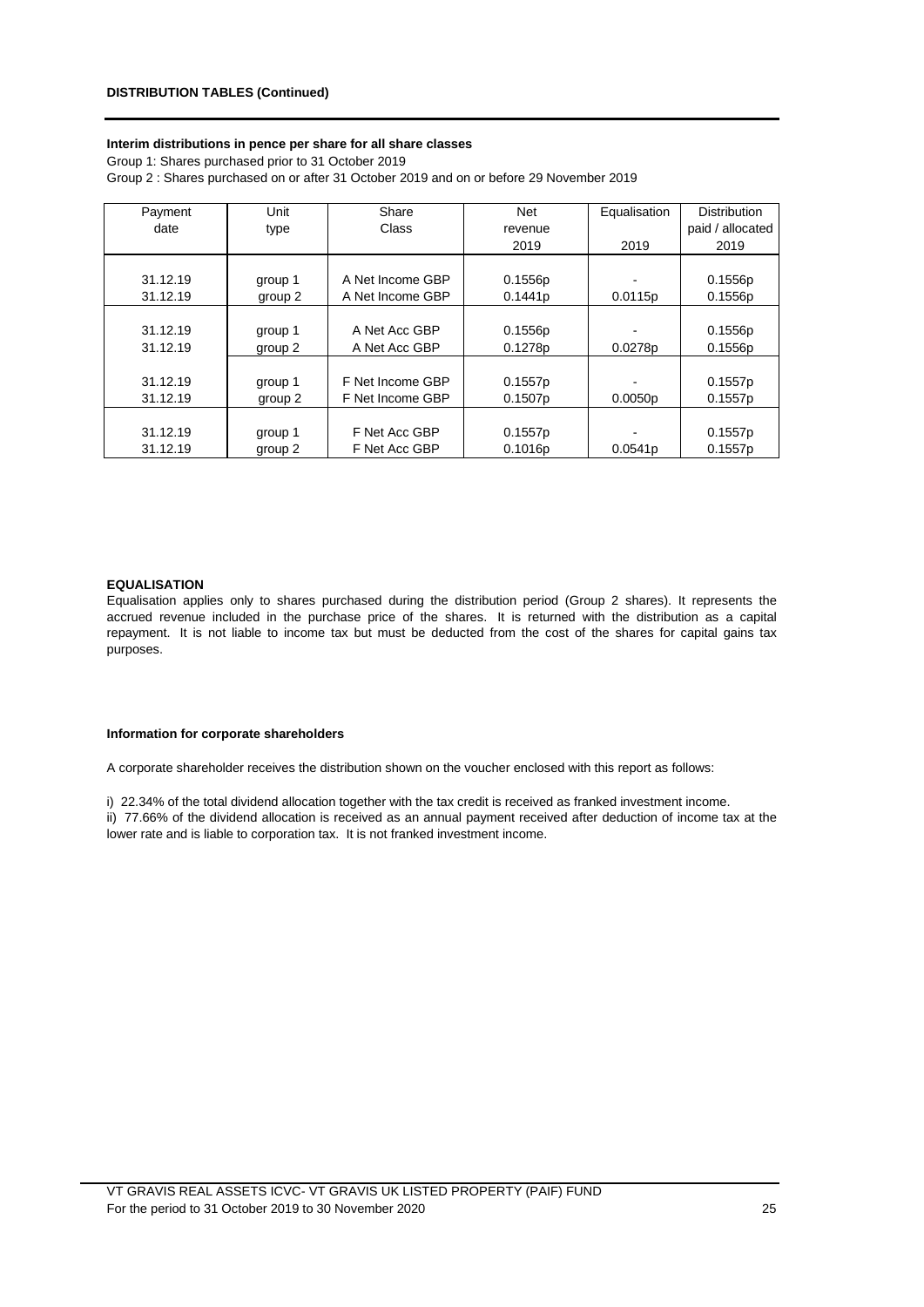#### **Distributions**

Distributions of the revenue of the Company will be made to shareholders on or before 30 November each year and interim allocations of revenue on or before the last day of February, 31 May and 31 August.

### **Individual shareholders**

**Income tax:** HM Revenue & Customs changed the taxation of dividends on 6 April 2016. Dividend tax credits were abolished and replaced by a tax-free annual dividend allowance currently standing at £2,000 (2020/21). UK resident shareholders are now subject to new, higher rates of tax on dividend income in excess of the annual allowance. The actual rate depends on the individual's tax rate band.

**Capital gains tax**: Individual shareholders resident in the UK for tax purposes may be liable to capital gains tax on realisation of their shares as with other chargeable assets. However, the first £12,300 (2020/21) of gains each year are presently tax free for individuals. Gains in excess of that amount are charged at the rate of tax applicable to the individual tax payer.

#### **Taxation**

The Company will pay corporation tax on its profits for the period ended 30 November 2020. Capital gains within the Company will not be taxed.

### **Corporate shareholders**

Companies resident for tax purposes in the UK which hold shares should note that OEIC distributions are streamed into both franked and unfranked income. The unfranked income element will be treated as an annual payment which has been subject to income tax at a rate of 20% and will be liable to tax accordingly. On realisation of their shares, UK resident companies may be liable to pay corporation tax on any capital gains.

The above information on taxation is only a general summary, and shareholders should consult their own tax advisors in relation to their own circumstances. Shareholders should also note that the position as outlined may change to reflect future changes in tax legislation.

#### **Issue and redemption of shares**

Valu-Trac Investment Management Limited is the ACD and Registrar. Valu-Trac Investment Management Limited will receive requests for the purchase or sale of shares at any time during normal business hours. Instructions may be given by email to (GULP@valu-trac.com) or by sending an application form to the Registrar. Application forms are available from the Registrar.

The price of shares will be determined by reference to a valuation of the Company's net assets at 12:00 noon on each dealing day.

The ACD has the right to reject, on reasonable grounds relating to the circumstances of the applicant, any application for shares in whole or part, and in this event the ACD will return any money sent, or the balance of such monies, at the risk of the applicant.

Any subscription monies remaining after a whole number of shares has been issued will not be returned to the applicant. Instead, smaller denomination shares will be issued in such circumstances.

A contract note giving details of the shares purchased and the price used will be issued by the Registrar by the end of the business day following the valuation point by reference to which the purchase price is determined.

Ownership of shares will be evidenced by an entry on the Company's Register of Shareholders. Certificates will not be issued. Statements in respect of periodic distributions of revenue will show the number of shares held by the recipient in respect of which the distribution is made. Individual statements of a shareholder's shares will also be issued at any time on request by the registered holder.

Where shares are redeemed, payment will be made not later than the close of business on the fourth business day following the next valuation point after receipt by the ACD of a request for redemption. The minimum value of shares that a shareholder may hold is £100, for Class A Income and Class A Accumulation shares and £nil for Class F Income and Class F Accumulation. The ACD may at its discretion accept subscriptions lower than the minimum amount.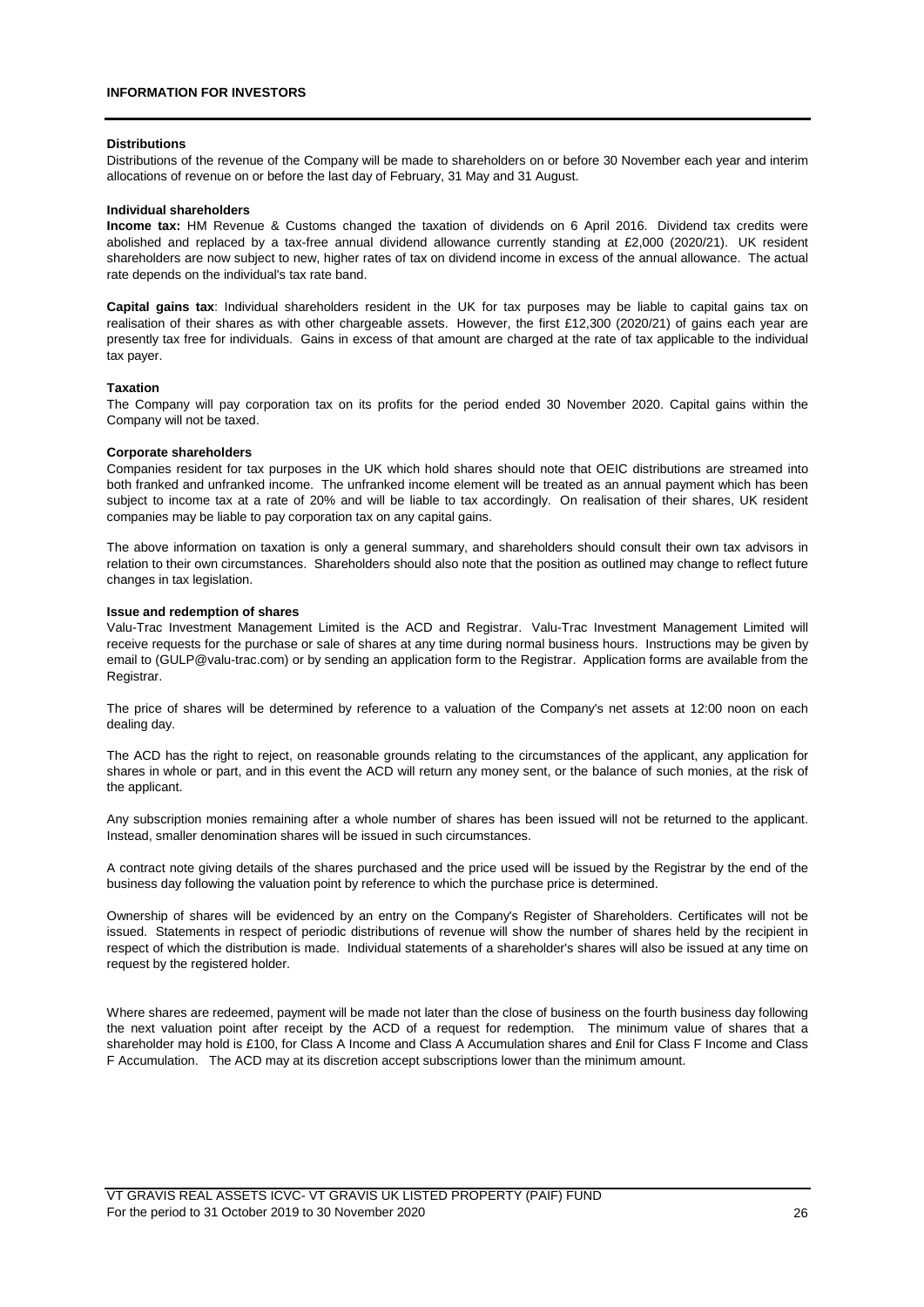### **Alternative Investment Fund Managers Directive**

Under the EU's Alternative Investment Fund Managers Directive (AIFMD) 2013, the Company has been designated an Alternative Investment Fund. The ACD, Valu-Trac Investment Management Limited, ("Valu-Trac") has been appointed as the Alternative Investment Fund Manager (AIFM). The AIFMD has had little impact on the operating costs or management of VT Gravis UK Listed Property (PAIF) Fund.

To comply with the AIFMD, information about the AIFM's remuneration policies and disclosures is available from Valu-Trac Investment Management Limited on its website. The Company does not employ any staff directly from the AIFM, so there are no quantitative disclosures in this report.

The most recent issue and redemption prices are available from the ACD.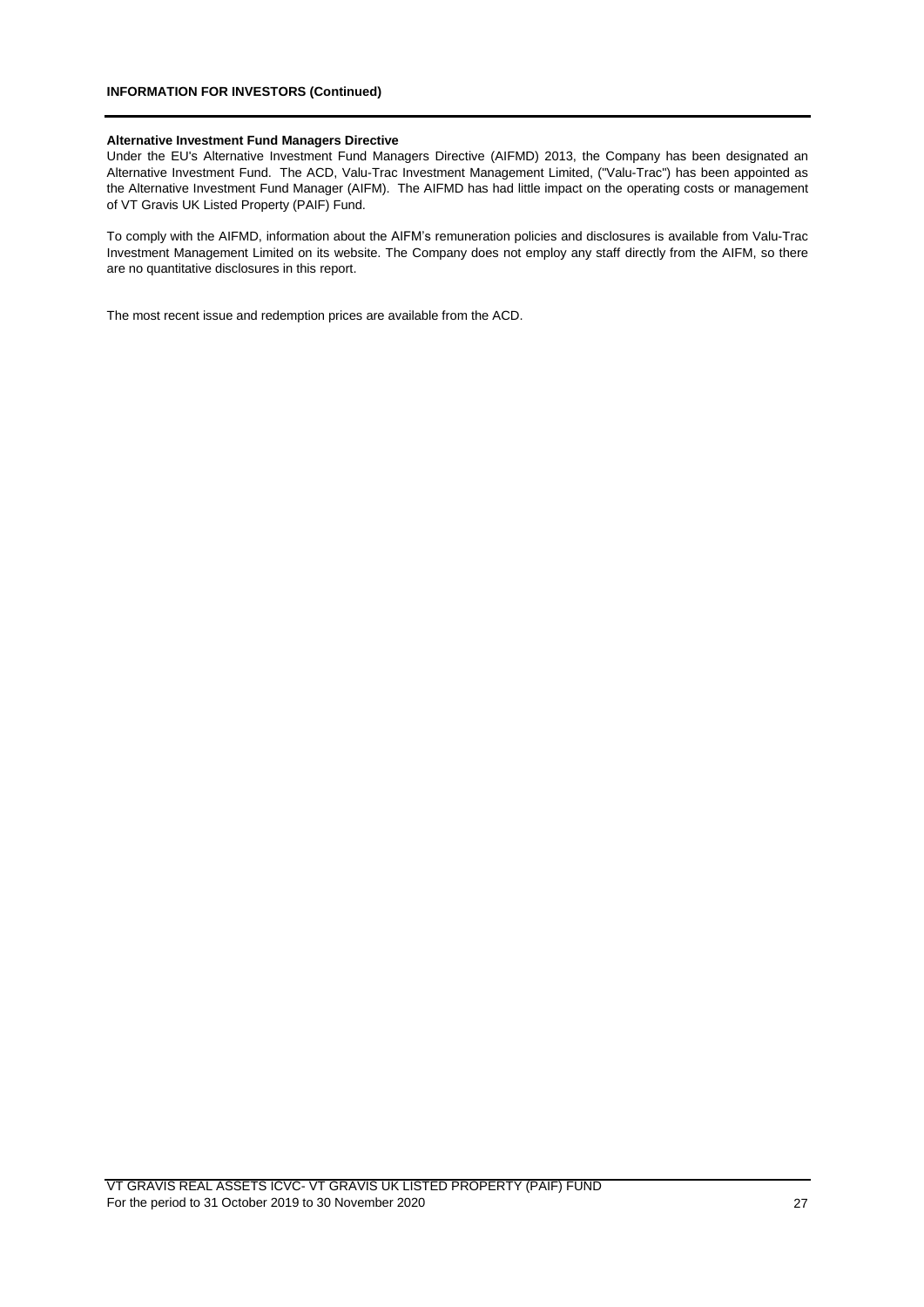# **CORPORATE DIRECTORY**

| <b>Authorised</b> | Valu-Trac Investment Management Limited                     |  |  |
|-------------------|-------------------------------------------------------------|--|--|
| Corporate         | Orton                                                       |  |  |
| Director &        | Moray                                                       |  |  |
| Registrar         | <b>IV327OE</b>                                              |  |  |
|                   |                                                             |  |  |
|                   | Telephone: 01343 880344                                     |  |  |
|                   | Fax: 01343 880267                                           |  |  |
|                   | Email: GULP@valu-trac.com                                   |  |  |
|                   |                                                             |  |  |
|                   | Authorised and regulated by the Financial Conduct Authority |  |  |
|                   | Registered in England No 2428648                            |  |  |
|                   |                                                             |  |  |
| Investment        | <b>Gravis Advisory Limited</b>                              |  |  |
| <b>Adviser</b>    | 24 Savile Row                                               |  |  |
|                   | London                                                      |  |  |
|                   | <b>W1S2ES</b>                                               |  |  |
|                   |                                                             |  |  |
| <b>Depositary</b> | NatWest Trustee and Depositary Services Limited             |  |  |
|                   | House A                                                     |  |  |
|                   | Floor 0, 175 Glasgow Road                                   |  |  |
|                   | Gogarburn                                                   |  |  |
|                   | Edinburgh                                                   |  |  |
|                   | <b>EH12 1HQ</b>                                             |  |  |
|                   |                                                             |  |  |
|                   | Authorised and regulated by the Financial Conduct Authority |  |  |
|                   |                                                             |  |  |
| <b>Auditor</b>    | Johnston Carmichael LLP                                     |  |  |
|                   | Commerce House                                              |  |  |
|                   | South Street                                                |  |  |
|                   | Elgin                                                       |  |  |
|                   | Moray                                                       |  |  |
|                   |                                                             |  |  |
|                   | <b>IV30 1JE</b>                                             |  |  |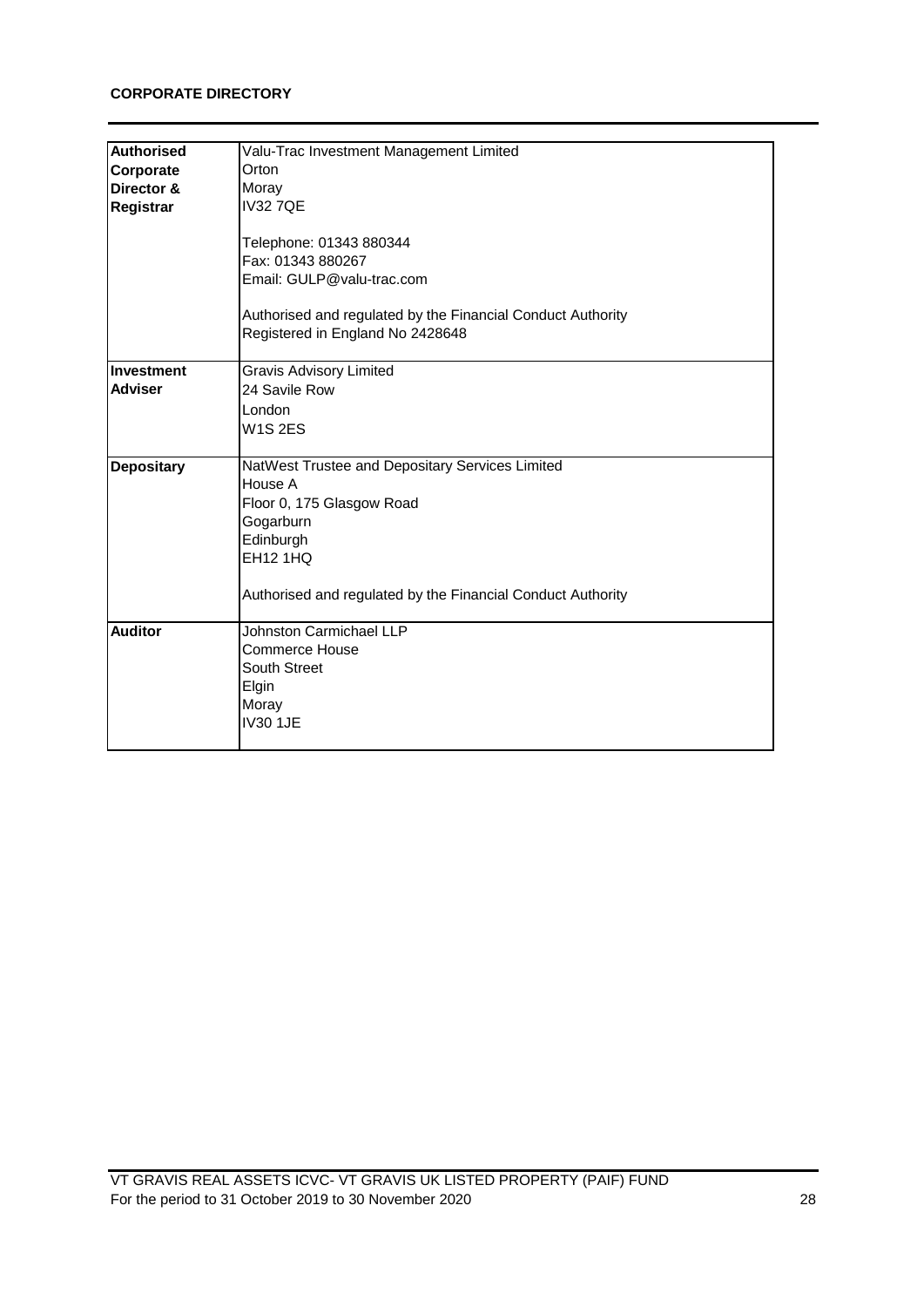# **Statement by the Authorised Fund Manager (AFM) to the shareholders of VT Gravis UK Listed Property (PAIF) Fund on the outcome of the AFM's assessment of the value provided to shareholders**

For the period ended 30 November 2020

This assessment is to establish what VT Gravis UK Listed Property (PAIF) Fund (the Fund) has delivered to you in return for the price you have had to pay.

The AFM is the Authorised Corporate Director of the Fund, Valu-Trac Investment Management Limited (Valu-Trac). The Investment Adviser is Gravis Advisory Limited.

The Fund was launched on 31 October 2019.

It is intended that the Fund will be a PAIF at all times, and, as such, its investment objective is to carry on Property Investment Business and to manage cash raised from investors for investment in the Property Investment Business. In so doing the objective of the Fund is to provide some capital growth through market cycles (7 years) whilst delivering a periodic income.

Investment Policy:

The Fund seeks to achieve its objective primarily  $(70\% +)$  by investing in a diversified portfolio of transferable real estate securities such as real estate investment trusts ("REITs") listed on the London Stock Exchange, real estate operating companies ("REOCs"), bonds and equities. The Fund seeks to minimise exposure to the retail property sector.

In addition to investing in REITs and REOCs the Fund may also invest in other transferable securities (including convertible securities and rated and unrated debt securities of real estate companies), bonds, collective investment schemes, transferable securities, money market instruments, deposits, cash and near cash.

Save as noted above, there is no particular emphasis on any geographical area or industry or economic sector.

|                                              | At and for the period ended |  |
|----------------------------------------------|-----------------------------|--|
|                                              | <b>30 Nov</b><br>2020       |  |
| <b>Value of Fund</b>                         |                             |  |
| $F$ Net Income GBP <sup>1</sup>              | £3,571 $k$                  |  |
| $F$ Net Accumulation GBP <sup>1</sup>        | £17,083 $k$                 |  |
| F Net Accumulation EUR (Hedged) <sup>2</sup> | $\epsilon$ 64k              |  |
| F Net Accumulation USD (Hedged) <sup>2</sup> | \$46k                       |  |
| A Net Income $GBP1$                          | £4,172 $k$                  |  |
| A Net Accumulation $GBP1$                    | £5,668k                     |  |
| <b>Shares outstanding</b>                    |                             |  |
| F Net Income GBP                             | 3,676k                      |  |
| F Net Accumulation GBP                       | 17,016k                     |  |
| F Net Accumulation EUR (Hedged)              | 54k                         |  |
| F Net Accumulation USD (Hedged)              | 39k                         |  |
| A Net Income GBP                             | 4,329k                      |  |
| A Net Accumulation GBP                       | 5,688k                      |  |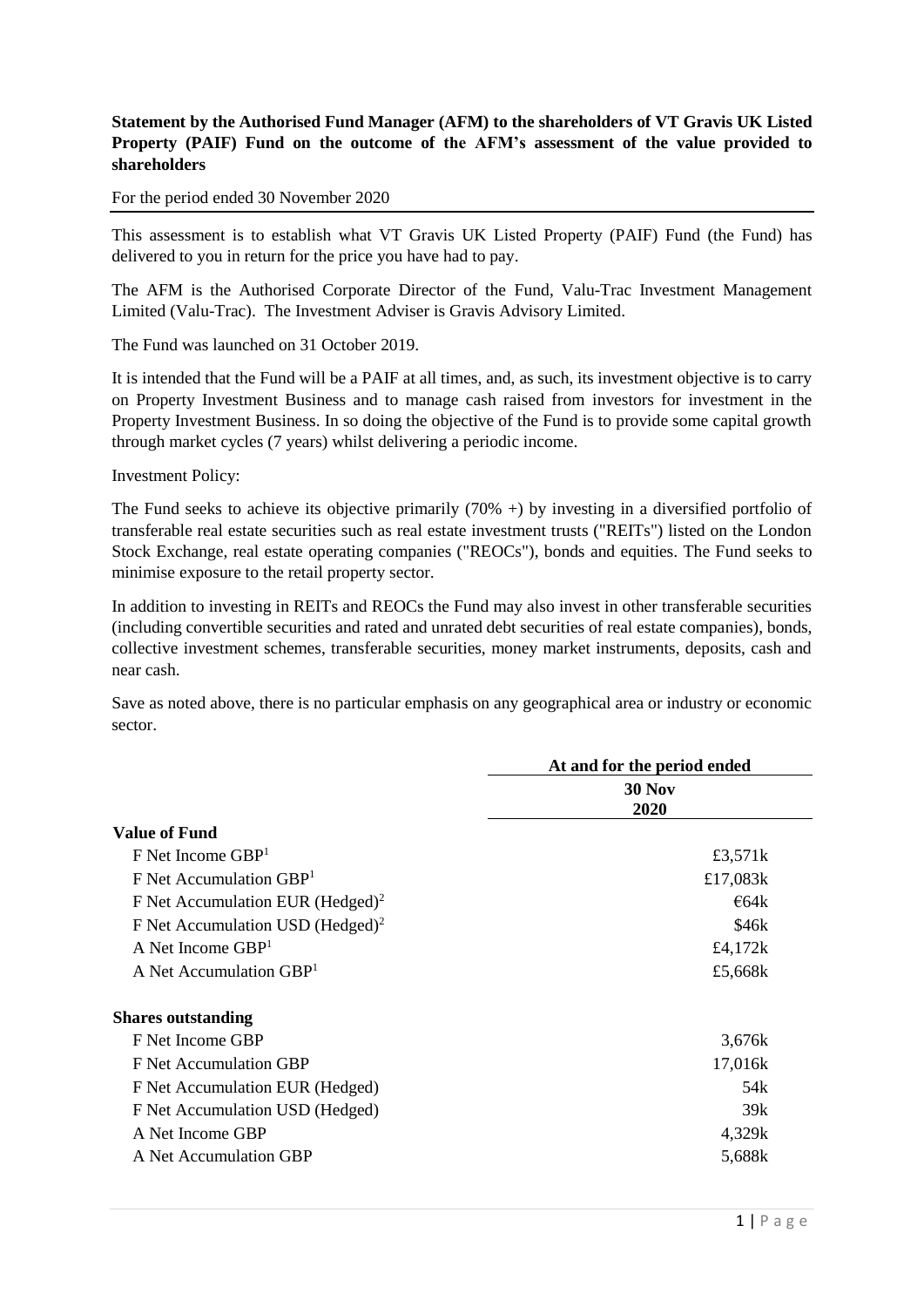| NAV per share                      |                     |  |
|------------------------------------|---------------------|--|
| F Net Income GBP                   | 97.14p              |  |
| F Net Accumulation GBP             | 100.40 <sub>p</sub> |  |
| F Net Accumulation EUR (Hedged)    | 117.14c             |  |
| F Net Accumulation USD (Hedged)    | 117.50c             |  |
| A Net Income GBP                   | 96.38p              |  |
| A Net Accumulation GBP             | 99.65p              |  |
| Dividend per share                 |                     |  |
| F Net Income GBP                   | 3.22p               |  |
| F Net Accumulation GBP             | 3.26p               |  |
| F Net Accumulation EUR (Hedged)    | 2.07c               |  |
| F Net Accumulation USD (Hedged)    | 1.79c               |  |
| A Net Income GBP                   | 3.21p               |  |
| A Net Accumulation GBP             | 3.25p               |  |
| Net gains/(losses) before expenses |                     |  |
| Capital (losses)                   | (£1,081k)           |  |
| Total Net (losses)                 | $(\pounds 206k)$    |  |

*1 Share class launched on 31 October 2019 at 100p 2 Share class launched 2 April 2020 at 100c*

The Fund does not have a specific benchmark. However, the performance of the Fund can be assessed as to whether the objective has been achieved, particularly to provide some capital growth through market cycles (7 years) whilst delivering periodic income. The table immediately below shows the growth/(reduction) in the price of the NAV of each of the share classes, whilst further tables below show the performance of the Fund and its distributions in its first 13-month period.

|                                                | Cumulative gain/(loss) to 30 Nov 2020 |  |
|------------------------------------------------|---------------------------------------|--|
|                                                | <b>Total</b>                          |  |
|                                                |                                       |  |
| Increase/(decrease) in NAV per share           |                                       |  |
| F Net Income GBP (dividends paid are excluded) | $(2.9\%)$                             |  |
| F Net Accumulation GBP                         | $0.4\%$                               |  |
| F Net Accumulation EUR (Hedged)                | 17.1%                                 |  |
| F Net Accumulation USD (Hedged)                | 17.5%                                 |  |
| A Net Income GBP (dividends paid are excluded) | $(3.6\%)$                             |  |
| A Net Accumulation GBP                         | $(0.3\%)$                             |  |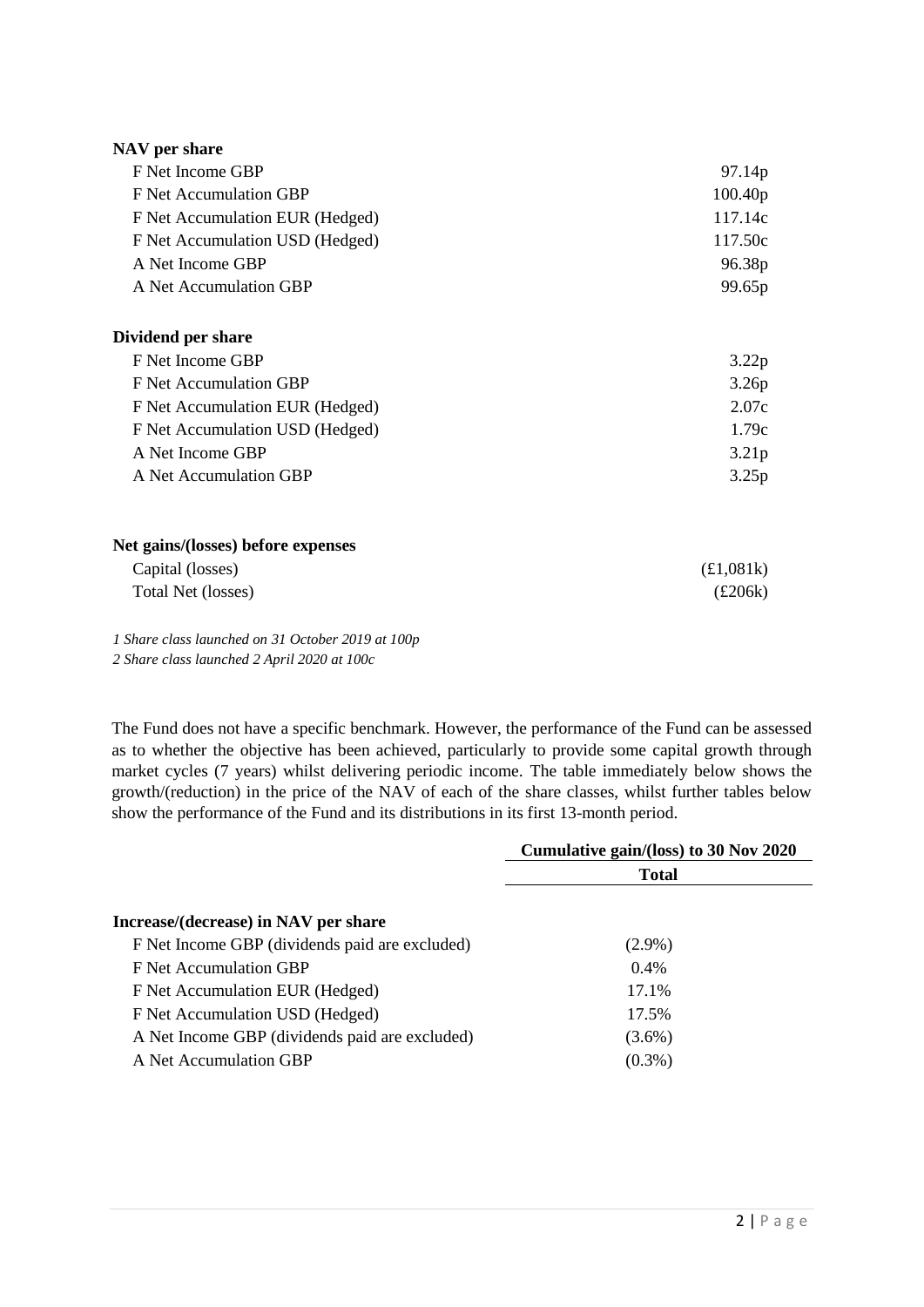In carrying out the assessment of value the following criteria were considered:

# **1. Quality of service**

The AFM considers that a good level of service was provided to shareholders by all parties involved commensurate to the amount paid by the Fund for those services. The AFM monitors the following operational services:

Depositary – NatWest Trustee and Depositary Services Limited

Custodian – RBC Investor Services Trust, UK branch (RBC)

The external audit is conducted by Johnston Carmichael LLP

These services are essential in ensuring that the Fund operated efficiently and in the case of the Depositary and Custodian the service is supervised on an on-going daily basis by the AFM. As a shareholder this means that you can be certain that your requests such as investment and redemption of the Fund's units will always be carried out exactly as set out in the documentation.

Valu-Trac does not delegate any of the core functions of the Fund such as fund administration, fund accounting and transfer agency. This means that the AFM directly employs and supervises the individuals who are carrying out this work and that those undertaking the work are appropriately qualified and experienced. Due to this high level of supervision and control of these functions the AFM believes that the shareholders can be certain that their instructions will be carried out efficiently and that the reporting they receive is timely and focused. The AFM works closely with Gravis Advisory Limited to coordinate mailings such as annual letters with dividend vouchers and financial reports to avoid excessive correspondence whilst providing all required reporting on a timely and clear basis. This also has ensured that the AFM has responded to any enquiries from shareholders fully and promptly.

# **2. Performance**

The AFM has assessed performance of the Fund net of all the charges that are outlined in its prospectus. The objective of the Fund is two-fold; long-term capital growth (over 7 years) and to generate periodic income. However, the Fund was only launched at the end of October 2019 so the performance up to 30 November 2020 is presented below for all share classes from their respective launch dates.

To show long-term capital growth, the total returns generated are shown on the table below this is after operating costs, including the fee paid to the investment manager, and transaction costs which vary depending on the class of shares, this is discussed more in the Classes of Units section below.

|                                 | <b>Performance to</b><br>30 Nov 2020 | <b>Annualised</b><br><b>Performance</b> |
|---------------------------------|--------------------------------------|-----------------------------------------|
| F Net Income GBP                | $0.4\%$                              | $0.4\%$                                 |
| F Net Accumulation GBP          | $0.4\%$                              | $0.4\%$                                 |
| F Net Accumulation EUR (Hedged) | 17.1%                                | 25.7%                                   |
| F Net Accumulation USD (Hedged) | 17.5%                                | 26.3%                                   |
| A Net Income GBP                | $(0.4\%)$                            | $(0.4\%)$                               |
| A Net Accumulation GBP          | $(0.4\%)$                            | $(0.4\%)$                               |

*Total return basis has distributions added back in for the Income share classes.*

By 30 March 2021, share prices had increased to the following: F Net Income, 100.78, F Net Accumulation, 104.75p, F Net Accumulation EUR 122.15c, F Net Accumulation USD 123.04c, A Net Income, 99.78p and A Net Accumulation, 103.74p. All are at least 3.5% above the value at 30 November 2020, and all (except A Net Income) show capital growth on their initial value.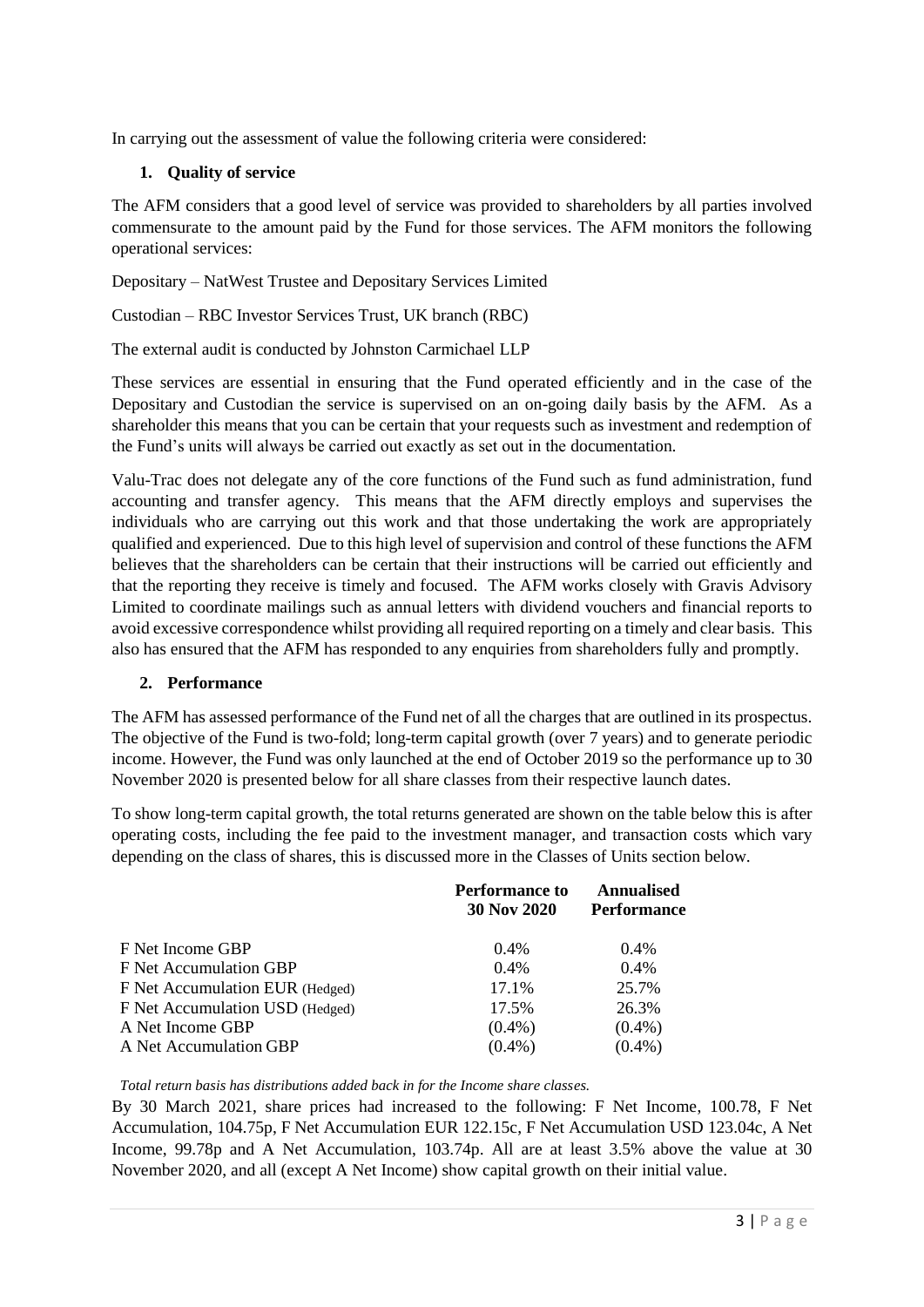The levels of income can be seen to have been achieved by looking at the dividends paid in the period since launch, and the objective of delivering a periodic income has been achieved.

| <b>Distribution</b>             |       |
|---------------------------------|-------|
| F Net Income GBP                | 3.22p |
| F Net Accumulation GBP          | 3.26p |
| F Net Accumulation EUR (Hedged) | 2.07c |
| F Net Accumulation USD (Hedged) | 1.79c |
| A Net Income GBP                | 3.21p |
| A Net Accumulation GBP          | 3.25p |

# **3. AFM costs - general**

The costs (in  $\pounds$ ) charged during the period ended 30 November 2020 were as follows:

| <b>Total costs</b>                | 48,619                  |
|-----------------------------------|-------------------------|
| Other fees and subscriptions      | 9,066 (VAT inclusive)   |
| FCA fee                           | 70 (VAT exempt)         |
| Audit fee                         | 10,200 (VAT inclusive)  |
| Safe Custody fee                  | 1,124 (VAT inclusive)   |
| Depositary fee                    | 19,484 (VAT inclusive)  |
| Investment Adviser Rebate         | $(35,626)$ (VAT exempt) |
| Investment Management fee         | $24,131$ (VAT exempt)   |
| Authorised Corporate Director fee | $20,170$ (VAT exempt)   |

Net Loss for the year (capital and revenue less expenses) was £255k before taxation of £126k.

The Investment Adviser has, with the agreement of the ACD, undertaken that if the total Ongoing charges figure (OCF) of the Sub-fund excluding the costs of the underlying holdings exceeds 0.70%, the Investment Adviser shall reimburse the Sub-fund for an amount which, when deducted from the operating costs incurred by the Sub-fund during the relevant accounting period, would result in the Subfund having a total OCF equal to the stated annual management charge for each class in the relevant accounting period.

There were no preliminary charges by shareholders during the year.

A dilution levy of £13,749 was charged. It should be noted that the prospectus does also allow for dilution levies if the existing Shareholders (for purchases) or remaining Shareholders (for redemptions) might otherwise be adversely affected. For example, the dilution levy may be charged in the following circumstances: where the Scheme Property of a Fund is in continual decline; on the Fund experiencing large levels of net purchases relative to its size; on "large deals" (typically being a purchase or redemption of Shares to a size exceeding 5% of the Net Asset Value of the relevant Fund); in any case where the ACD is of the opinion that the interests of existing or remaining Shareholders require the imposition of a dilution levy.